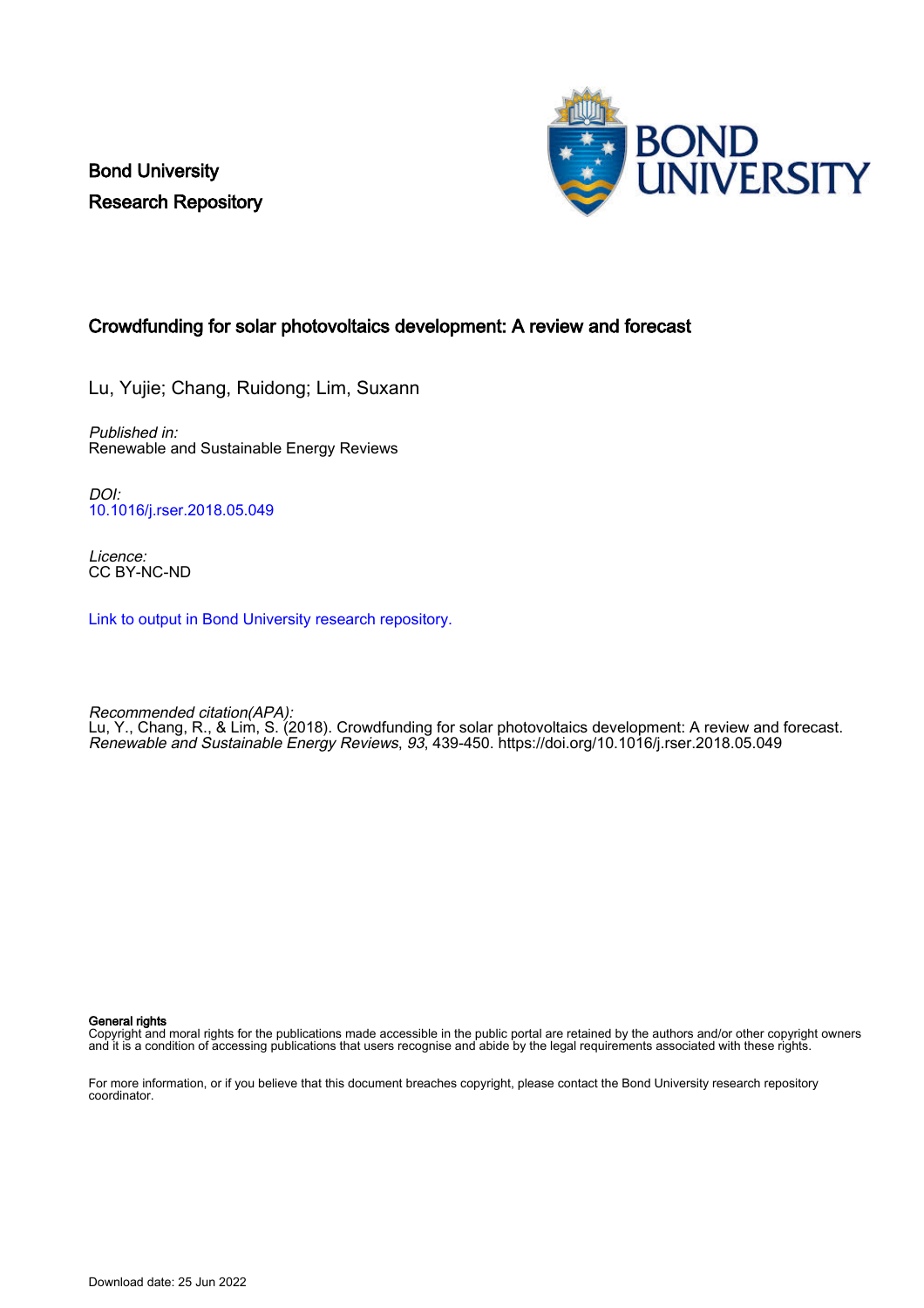# **Crowdfunding for Solar Photovoltaics Development: A Review and Forecast**

Yujie Lu<sup>a</sup>; Ruidong Chang <sup>b,\*</sup>; Lim Suxann<sup>a</sup>

<sup>a</sup> Department of Building, School of Design and Environment, National University of Singapore, 4 Architecture Dr, Singapore 117566

<sup>b</sup> Centre for Comparative Construction Research, Faculty of Society and Design, Bond University, 14 University Dr, Robina Queensland, Australia 4226

# **Abstract**

Solar Photovoltaics (PV) has become one of the major trends in the energy sector for the past decade. Due to the high upfront capital expenditure needed for solar installations, new investment models and financing options have emerged in recent years. While solar financing has received increasing attention, little research has been done to explore the use of crowdfunding for PV development. This study presents a review of the crowdfunding concepts in general and crowdfunding of renewable energy specifically, and provides a system dynamics model to simulate the development potential of Solar Crowdfunding (SCF) by taking Singapore as an example. The model simulated a three-stage SCF development including the determination of potential SCF adopters, factors affecting the adoption of SCF, and factors affecting the success of SCF. The results show that under different scenarios, SCF can potentially generate a cumulative amount of \$177-278 million US Dollars by the end of 2050, accounting for 2.5%-4% of the total cumulative funds needed for PV installations expected in the year 2050 in Singapore. This study enriches the existing studies on solar financing and provides references for policy makers, academics and industry practitioners interested in SCF.

*Keywords*: PV; crowdfunding; solar power; renewable energy; financing; Singapore

# **1. Introduction**

 $\overline{\phantom{a}}$ 

Growing environmental concerns have motivated policy makers to propose incentives and plans to diversify their energy portfolio by shifting from the dominant use of non-renewable to renewable energy. Many countries have also been supporting the use of these technologies by providing public

<sup>∗</sup> Corresponding author, Tel: +65 97758896

<span id="page-1-0"></span>Abbreviations: PV, Photovoltaics; SCF, Solar Crowdfunding; HDB, Housing and Development Board; FiTs, Feed-in tariffs; MAS, Monetary Authority of Singapore; BAS, baseline scenario; ACC, accelerated scenario.

E-mail addresses: [rchang@bond.edu.au](mailto:rchang@bond.edu.au) (R. Chang)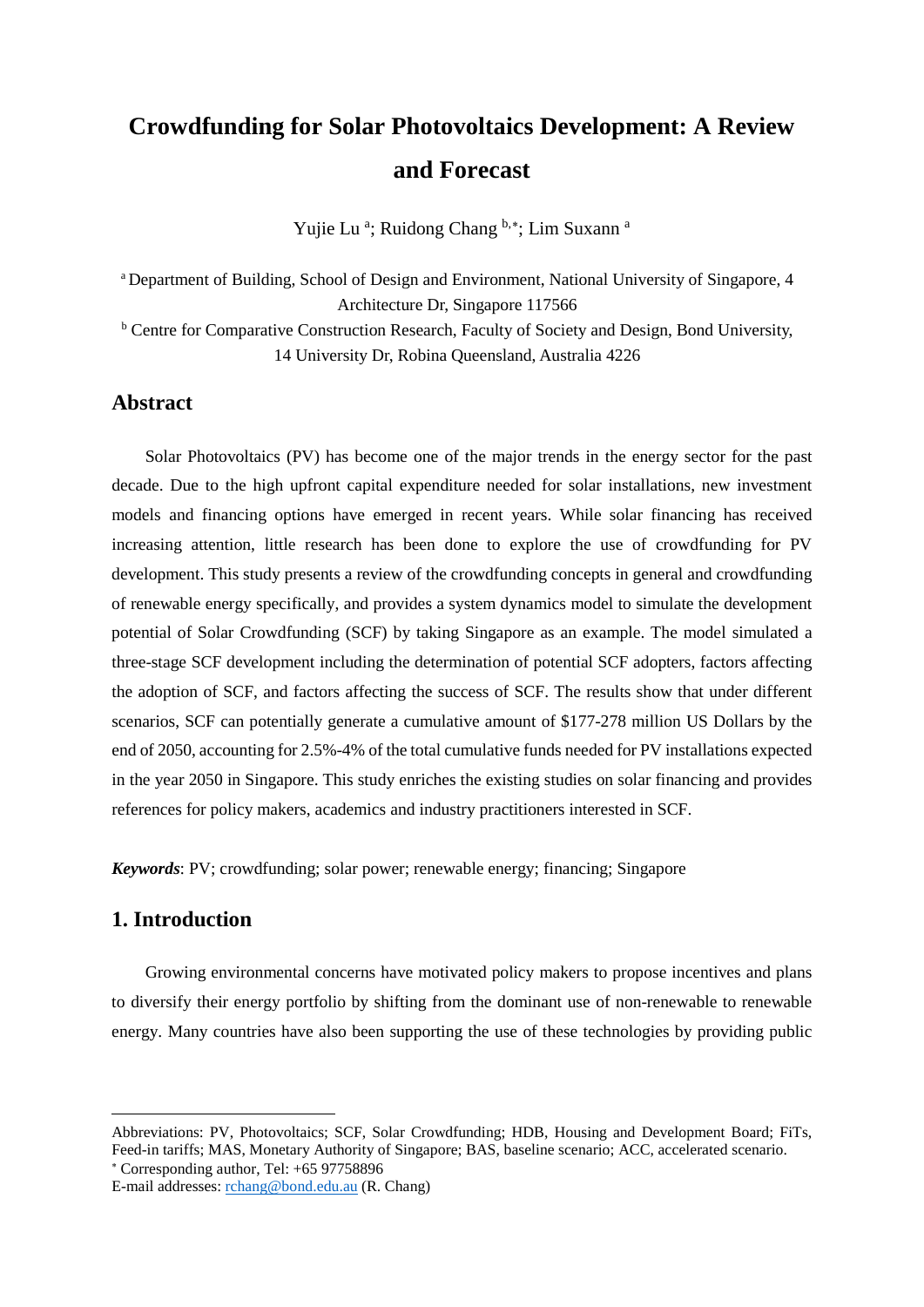financing and subsidies [1-3]. Hence, significant progress in the development of renewable energy in terms of production and consumption has made the industry prominent in recent years [4,5].

Among the various renewable technologies, photovoltaics are the most popular, followed by the wind and to a much lesser extent biomass and hydropower [6]. Solar photovoltaics (PV) technology is the conversion of sunlight into energy without the use of mechanics and does not produce environmental emissions. Hence, it has been recognized as a clean and renewable energy source with huge potential. An increasing number of countries has tried to promote the use of this energy source within their borders. Solar PV adoption has grown significantly in the year 2014, whereby an estimated amount of 40 GW of solar PV was installed among the total global energy capacity of 117 GW. The majority of new adoptions came from countries like Japan, China, and the United States, with Latin America, Africa and the Middle East experiencing growth in the solar PV market as well [7].

In Singapore, due to various constraints, other renewable energy sources including geothermal energy, hydroelectric power, or wind energy does not hold as much potential as compared to solar PV technology [1]. Fig.1 illustrates the annual installed capacity and the cumulative installed PV capacity in Singapore from 2009 to 2015. In 2014, the Singapore government announced the plans to increase the amount of solar energy adopted by governmental agencies. The target was to hit 350 MWp by 2020, which would amount to 5% of the forecasted electricity demand in Singapore [8]. As such, several initiatives have been set up by Singapore, including solar test bedding to be conducted by the Housing and Development Board (HDB) to gather technical knowledge on the installation of extensive solar systems in its precincts [9], and the SolarNova Singapore program launched to assist in the coordination and the collation of demands for solar PV adoption across the Government buildings involved [10]. It has been discovered that HDB buildings in Singapore have good PV integration potentials [11].



**Fig.1.** Annual and cumulative installed capacity for solar PV electricity in Singapore (2009-2015)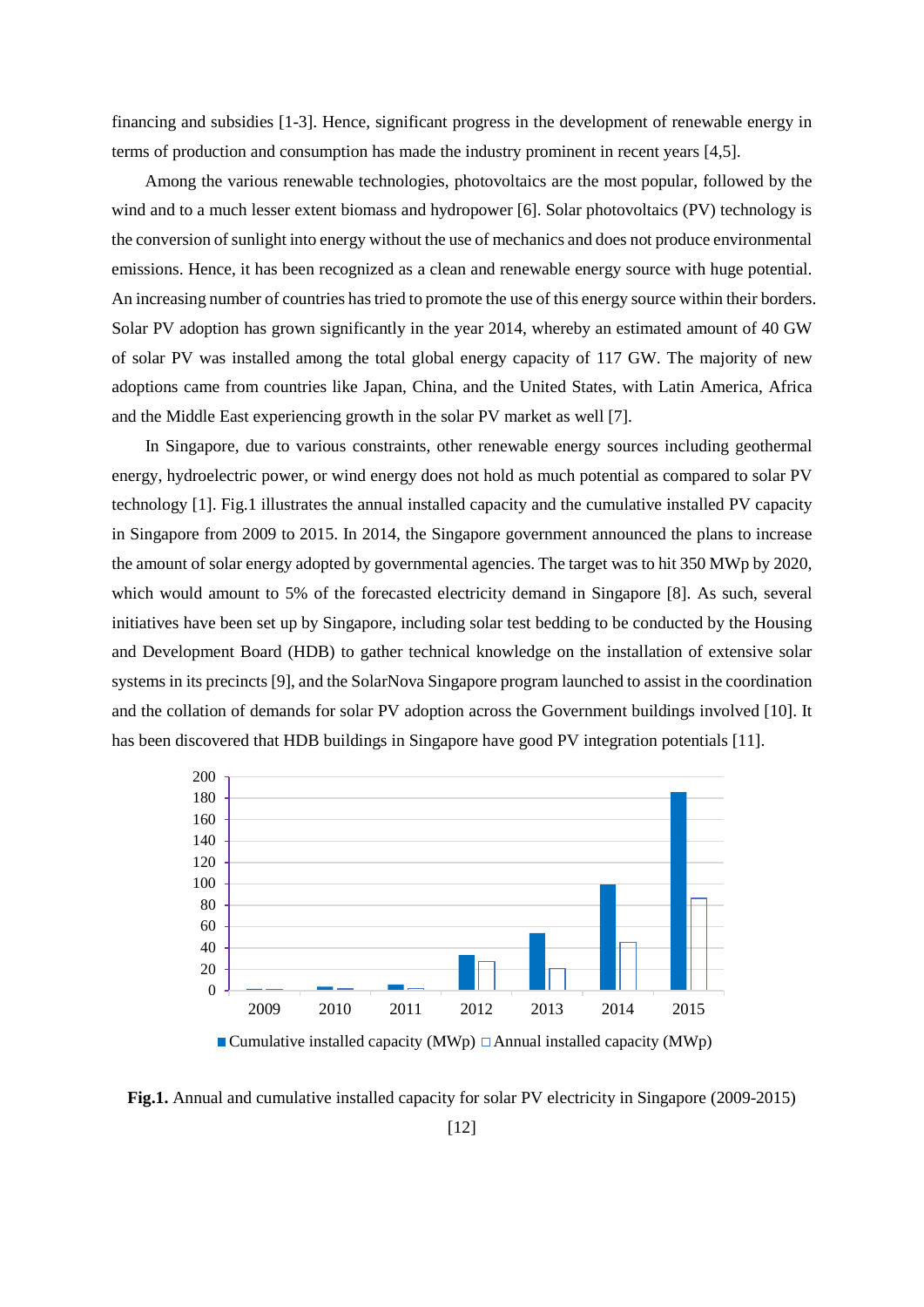The downside to this technology, however, lies in the fact that its cost has been less competitive as compared to other electricity generation options [13]. Traditionally, Solar PV projects have been driven significantly by policy support such as PV Feed-in Tariffs (FiTs) provided by governments [7]. As such, studies have been made to determine if alternative solar financing methods such as Power Purchase Agreements (PPA), Solar Leasing, Crowdfunding or other hybrid models that leverage on private capital are feasible compared to the traditional PV FiTs. Alternative solar financing methods have been established over recent years. One relatively new solar financing method that has seldom been studied is Solar Crowdfunding (SCF). Several studies have been conducted on crowdfunding for other applications of renewable energy. For instance, based on qualitative methods, Dilger [14] explored the potential of crowdfunding for the business model of energy cooperatives, indicating that although most cooperatives are not familiar with crowdfunding, the potential exists for crowdfunding to support energy cooperatives, especially the equity-based crowdfunding. Zhu et al. [15] developed a game model to investigate the potential of crowdfunding in supporting the construction of charging piles for electric vehicle (EV). Similarly, Zhang et al. [16] employed the SWOT analysis to examine the potential of using crowdfunding to support the development of distributed PV water pumping systems in China. However, there are few studies specifically investigating crowdfunding for solar PV.

More importantly, even though the studies above contribute to the understanding of crowdfunding in the energy-related area, there are few quantitative studies on crowdfunding. The several available quantitative studies on crowdfunding mostly utilize data from crowdfunding platforms, with few studies forecasting the development potential of crowdfunding [17,18]. It has been argued that more research on the mechanisms, including the potential factors influencing the success of crowdfunding campaigns is urgently needed [19]. It seems that although millions of crowdfunding investors have generated over a billion dollars in crowdfunding investments and donations [20], there is still lack of the academic knowledge in the dynamics of successful crowdfunding, [21] the potential of crowdfunding, and specifically the crowdfunding for solar PV, namely SCF.

To respond to the above gaps of knowledge, this study aims to review the concepts and various models of solar crowdfunding in general and propose a system dynamics model to simulate the potential of SCF by taking Singapore as an example. The focus of this study is to explore the various factors that impact the success of solar crowdfunding and create a system dynamics model that would not only show the causal relationships between the various impacting factors, but also could predict the development potential of solar crowdfunding. By doing so, this study contributes to the policy-making of financing for solar PV.

## **2. Solar crowdfunding**

#### **2.1 Crowdfunding concept and development**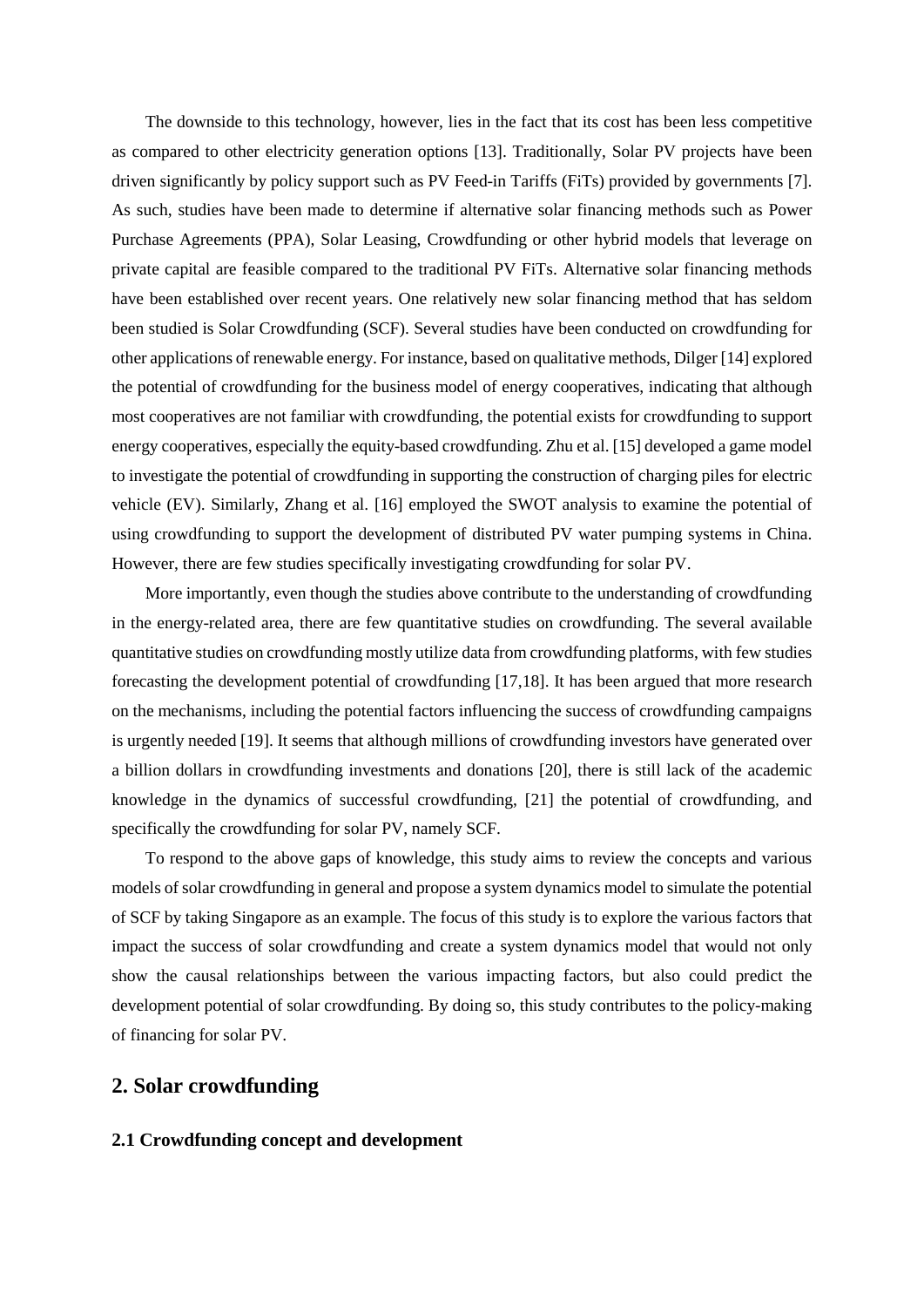Governments across the globe have been offering incentives to encourage solar installations on private properties. For instance, the Non-business Energy Property Tax Credit [22] offering incentives of 10% of the cost up to US\$500 or a specific amount from \$50-\$300 for an existing home is just one of the many schemes provided by the US government. Table 1 below summarizes the various financing models supporting solar systems in buildings [23].

| <b>Solar Financing</b>                                            | Description                                                                                                                                                                                                                                                                                                                                                      | Advantages                                                                                                                                                                                                                                                   |
|-------------------------------------------------------------------|------------------------------------------------------------------------------------------------------------------------------------------------------------------------------------------------------------------------------------------------------------------------------------------------------------------------------------------------------------------|--------------------------------------------------------------------------------------------------------------------------------------------------------------------------------------------------------------------------------------------------------------|
| Method                                                            |                                                                                                                                                                                                                                                                                                                                                                  |                                                                                                                                                                                                                                                              |
| Municipalities /<br><b>Local Government</b>                       | A government funds solar project<br>$\bullet$<br>where the source of funds come from<br>government bonds<br>Government funds solar developer<br>through funds gathered from<br>government bonds. Solar developer<br>design, install and operate the system<br>and sell the electricity produced to the<br>government through a solar power<br>purchase agreement | Low cost, longer repayment<br>$\bullet$<br>period, no upfront cost<br>Low cost, no upfront cost, no<br>$\bullet$<br>operation & maintenance costs of<br>solar systems for site hosts                                                                         |
| <b>Third Party</b><br>Ownership: Solar<br>Leasing / Solar<br>PPAs | Solar developer buys and installs solar<br>PV system. The solar lessee does not<br>pay the upfront cost but pay fixed<br>monthly installments over a specific<br>period (typically $15 - 20$ years) to<br>consume the electricity generated                                                                                                                      | Reduction or elimination of<br>$\bullet$<br>upfront cost, reduction of<br>technological risk, and elimination<br>of maintenance cost                                                                                                                         |
| Utility-Sponsored<br>Model                                        | Utility company install and maintain<br>solar PV and sell electricity to<br>consumers                                                                                                                                                                                                                                                                            | Low-cost capital due to economies<br>$\bullet$<br>of scale<br>Lower transaction costs as<br>$\bullet$<br>customers pay through utility bill<br>Grid integration benefits based on<br>٠<br>an assessment of good and more<br>efficient sites to install solar |
| Volume purchase                                                   | Homeowners around a neighborhood<br>come together to install solar PV as a<br>community                                                                                                                                                                                                                                                                          | Economies of scale (higher<br>$\bullet$<br>discounts)<br>Increased willingness due to joint<br>$\bullet$<br>decision making                                                                                                                                  |
| Solar Crowdfunding                                                | Funds for solar installation raised by<br>individual investors through a platform                                                                                                                                                                                                                                                                                | Individual investors are<br>$\bullet$<br>independent of financial market<br>conditions<br>Useful for small projects that<br>$\bullet$<br>cannot attain bank loans<br>Low-cost capital                                                                        |

**Table 1.** A review of solar financing methods

Among the above financing approaches, solar crowdfunding has received increasing attention. In recent years, crowdfunding has emerged as a new and non-traditional way for securing funds without having to seek out traditional sources of investment [21]. Crowdfunding refers to the effort made by individuals or groups to generate funds for their projects by collecting small contributions from a large group of individuals through the use of the internet, and without the intervention of financial intermediaries [21]. In other words, crowdfunding users tap the crowd by raising money directly from individuals [24], usually through the use of the Internet. It involves two-sided market dynamics where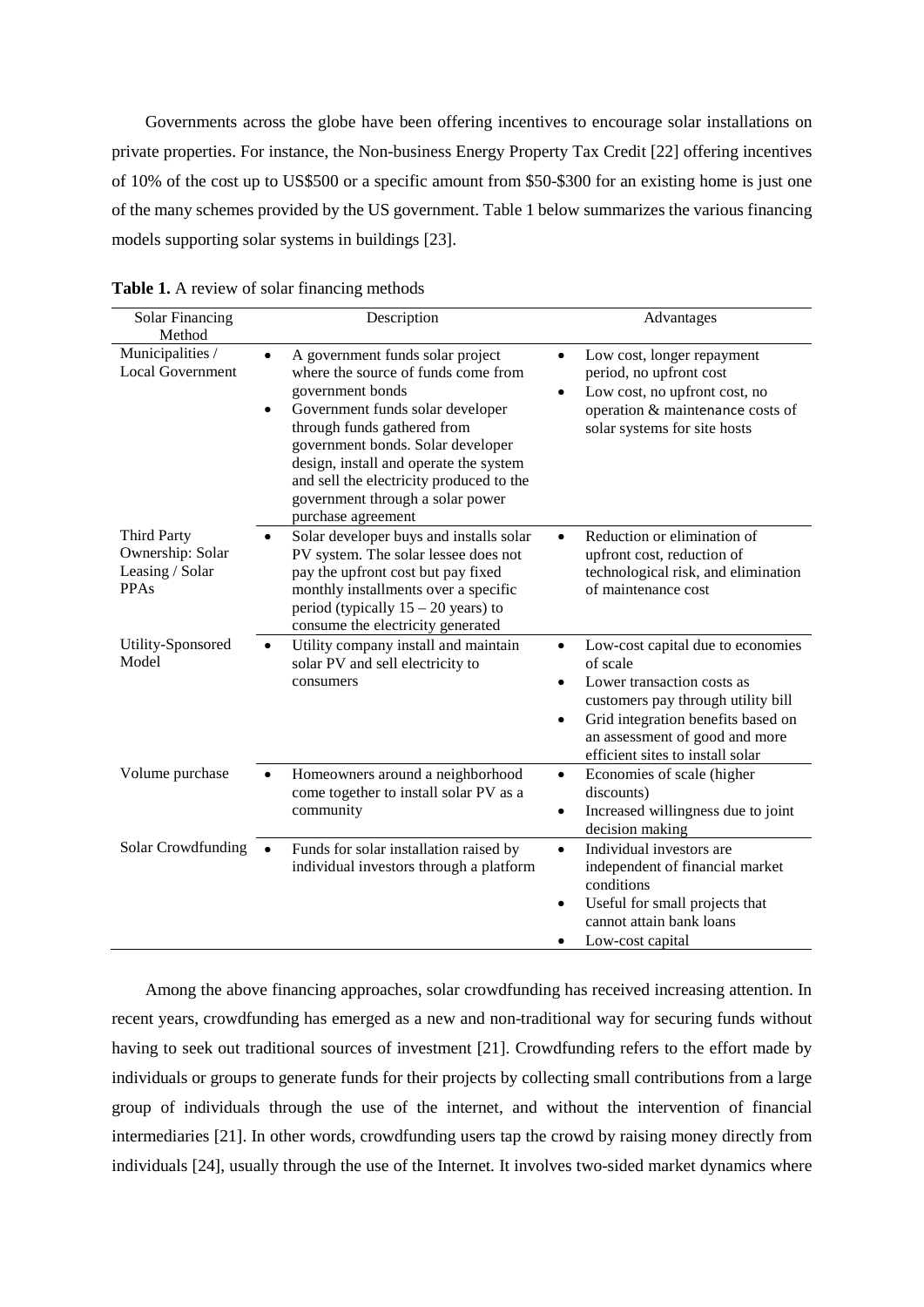the crowdfunding platform essentially brings together two different but interrelated groups of customers [25]. The platform could be in various forms such as the website or even an intermediary or broker who could connect the investors with the investees [26].

Traditional forms of crowdfunding may involve the sourcing of funds from known and related investors such as family members, communities, and friends [27]. Technological advancements have brought forth web-based crowdfunding which reaches out to a vast number of unrelated investors through the Internet [30]. As more and more crowdfunding platforms emerge, various types of campaigns also emerge. Some will only release funds to the campaigners if the targeted funding amount is reached while others would release the funds to the campaigner even if the funding target is not met [31].

The study [32] offered a systematic timeline for crowdfunding projects, including 1) the precrowdfunding period, where the campaigner identifies a source of financing, selects a crowdfunding platform, and sets his targeted amount for the campaign; 2) the crowdfunding period, where investors will invest in the project within the set time-frame, and once the targeted amount is reached, or when the time frame is over, the platform will distribute the contracts between the campaigner and the crowd; and 3) the post-crowdfunding period where the campaigner uses the money to fund his project, and the platform continue to facilitate the distribution of financial reward to the investors.

With the uprising of technology and social media, the potential power of the public has become more prevalent, contributing to the birth of non-conventional financing methods such as crowdfunding. Crowdfunding has several significant differences as opposed to other existing financial mechanisms. Firstly, crowdfunding is not limited by geographical and relational constraints as the internet could be accessed to almost a third of the world's population [27]. The use of internet platforms reduces transaction costs and significantly extend the scope of investors, enabling much more people to participate in the financing process [33,34]. Secondly, in conventional financing, a small number of professional investors such as banks contribute large amounts to the projects, while in crowdfunding, a large number of individuals contribute small amounts individually but collectively are capable of financing both small and large projects [35]. Therefore, crowdfunding has exceptional accessibility to investors with less administrative requirements and could finance very small projects which would normally be neglected by traditional investors such as banks. Furthermore, by involving local communities in the funding process, crowdfunding is suitable for projects which bring not only economic benefits but also social and environmental values [36], and thus it helps to tackle the issue of "not in my backyard" [37]. By linking crowdfunding with the user innovation phenomenon, the study [38] indicates that crowdfunding platforms may give rise to the more widespread occurrence of user entrepreneurs. Crowdfunding has been therefore argued as a positive financial instrument for developing renewable energy [39-41].

Crowdfunding campaigns may range from inventions and entrepreneurial ventures to renewable energy installation and charity work. As the popularity of crowdfunding increased, many entities started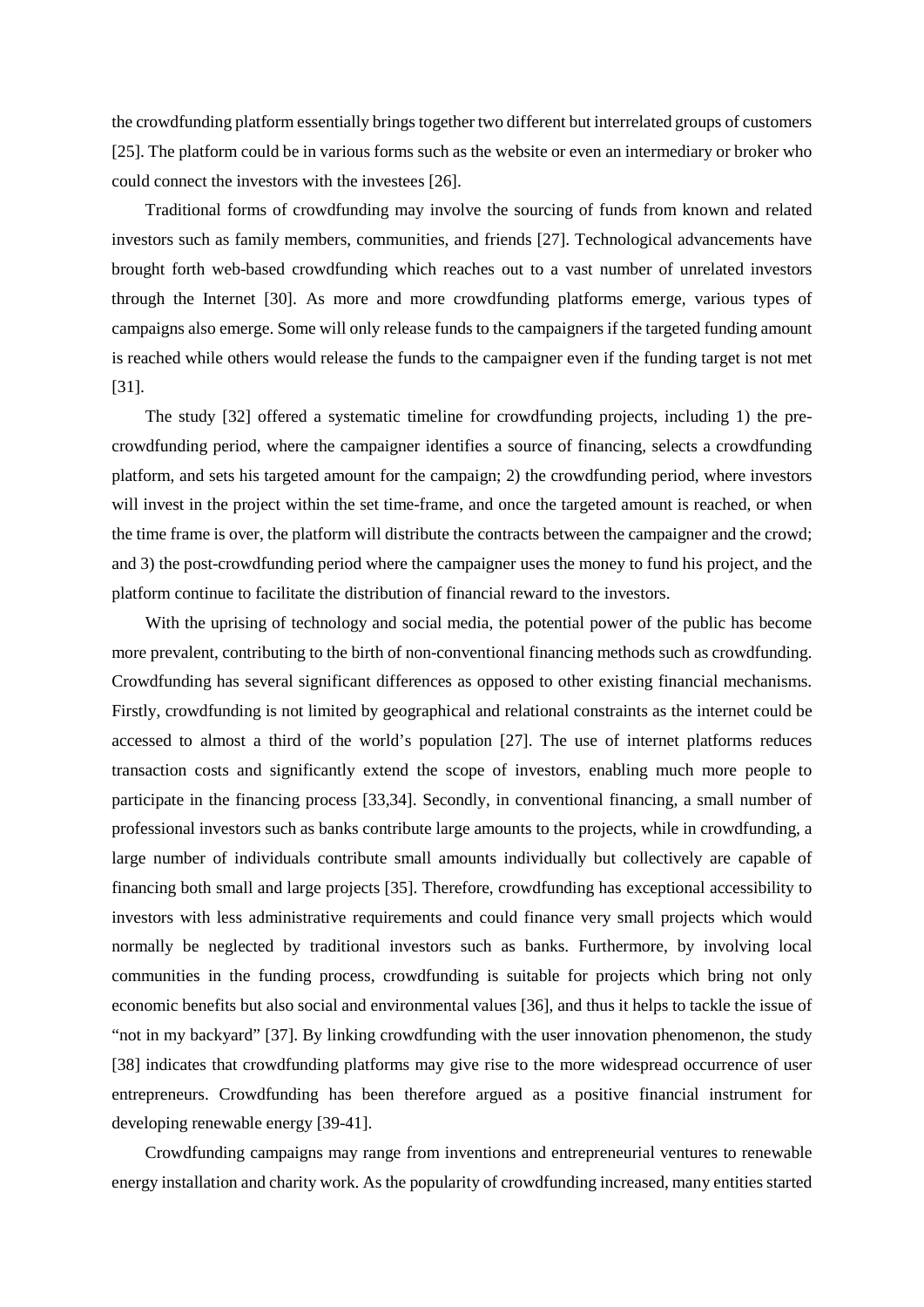to initiate new campaigns to either release a new product or create awareness and expand into new markets. For instance, loan-based crowdfunding has been used to install microgrids for communities in Kenya to allow them access to energy [7]. The development of crowdfunding has been increasing over the years, from US\$53 million in 2010 to over US\$16 billion in 2014 as shown in Fig. 2.



**Fig. 2.** Crowdfunding volume worldwide in (US\$) billion [42]

#### **2.2 Crowdfunding models and the renewable energy sector**

Crowdfunding models available in the market range from donation (non-financial) crowdfunding, and investment (financial) crowdfunding, that raises capital by selling financial instruments, as shown in Table 2 [27,43].

The basic features of non-financial and financial crowdfunding are as follows:

- Non-financial crowdfunding relies on funders who do not expect financial returns [44]. One example of this model is civic crowdfunding whereby citizen's contributions fund public works or service for the community. For instance, Philadelphia city raised 12,875 US\$ to plant 15,000 trees, and Rotterdam raised funds to build a wooden pedestrian bridge which length is based on the amount funded, with the Louvre raising 1 million US\$ from more than 2700 donations to buy a painting by Lucas Cranach [6].
- Financial crowdfunding, on the other hand, includes models such as lending-based, equitybased, and royalty-based crowdfunding [45]. The World Bank's study on crowdfunding illustrates the different crowdfunding models and their features, as shown in Table 2.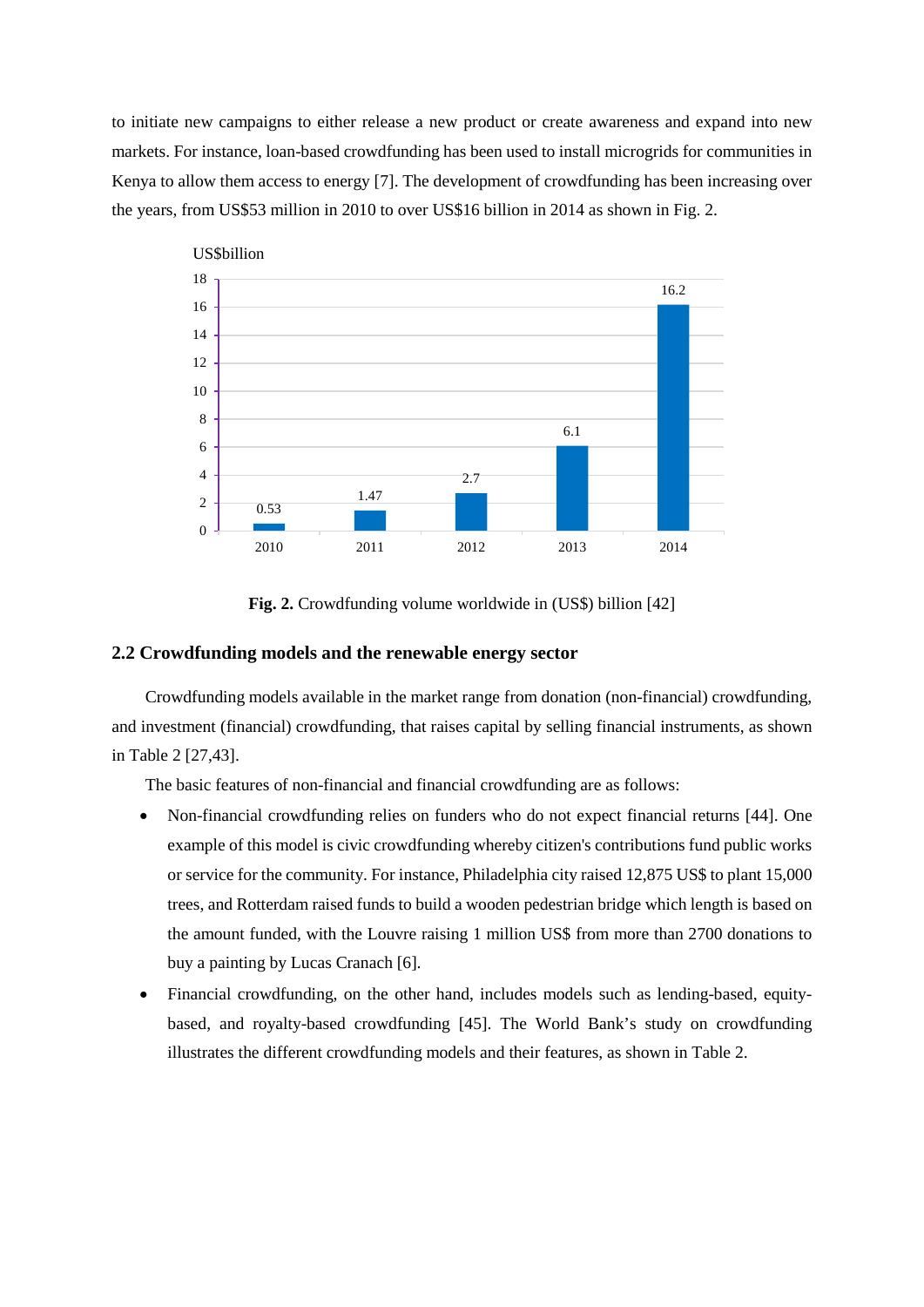| Crowdfunding  | <b>Business</b>    | <b>rable 2.</b> Characteristics of unferent crowdrunding models<br>Features                                                                                                                                    | Advantages                                                                                                                                                                                                  | Disadvantages                                                                                                                                                                                                                                                                                    |
|---------------|--------------------|----------------------------------------------------------------------------------------------------------------------------------------------------------------------------------------------------------------|-------------------------------------------------------------------------------------------------------------------------------------------------------------------------------------------------------------|--------------------------------------------------------------------------------------------------------------------------------------------------------------------------------------------------------------------------------------------------------------------------------------------------|
| model         | model              |                                                                                                                                                                                                                |                                                                                                                                                                                                             |                                                                                                                                                                                                                                                                                                  |
| Non-financial | Donation-<br>based | · Philanthropic<br>contributions<br>without<br>expectations of<br>monetary returns                                                                                                                             | • No risk                                                                                                                                                                                                   | • Donors do not acquire<br>security interest.<br>Difficult to raise<br>substantial capital for<br>campaigns                                                                                                                                                                                      |
|               | Reward-<br>based   | • Funders would<br>receive a token of<br>appreciation or pre-<br>purchase the<br>product or service.<br>Firms raise money<br>through pre-sales                                                                 | • Low risk, however,<br>exposed to fraud risk.<br>Campaigners do not<br>need to provide<br>financial returns                                                                                                | · Small potential return, no<br>security, hence no<br>accountability. Difficult<br>to raise substantial<br>capital if the product<br>does not appeal to<br>masses                                                                                                                                |
| Financial     | Equity-<br>based   | • Investors would<br>receive equity<br>instruments or<br>profit sharing<br>arrangements                                                                                                                        | • Potential for sharing<br>profitability of the<br>venture. Unlimited<br>potential for funding,<br>and may attract a<br>large number of<br>investors                                                        | • The potential loss of<br>investment. Equity<br>holders will be repaid<br>later than creditors in<br>events of bankruptcy.<br>Securities related laws<br>for crowdfunding may be<br>complicated                                                                                                 |
|               | Lending-<br>based  | • Investors receive a<br>debt instrument that<br>promises periodic<br>repayment of<br>principal on a fixed<br>interest rate                                                                                    | • The pre-determined<br>rate of returns. Debt<br>holder will be repaid<br>first before equity<br>holders in events of<br>bankruptcy. Secured<br>status makes it easier<br>for campaigners to<br>raise funds | • The crowdfunding<br>investors may be<br>subordinated to the<br>senior creditors. Start-up<br>failure risk is similar to<br>equity investments, but<br>with a capped potential<br>return                                                                                                        |
|               | Royalty-<br>based  | • Investors are given<br>a share in the<br>intellectual property<br>and paid a royalty<br>interest in the<br>intellectual<br>property. The pay-<br>out varies<br>depending on the<br>revenue in that<br>period | · Unlimited potential<br>gain, although the<br>rate of gain is<br>predetermined. Less<br>risky as compared to<br>equity-based<br>crowdfunding, but<br>riskier than lending-<br>based crowdfunding           | • The potential loss in<br>investment is comparable<br>to equity-based<br>investments, although<br>investment promises<br>fewer returns as<br>compared to equity-<br>based crowdfunding. The<br>business could stop<br>paying royalties if it<br>chooses not to use the<br>intellectual property |

**Table 2.** Characteristics of different crowdfunding models

[27]

Fig.3 below gives an overview of the crowd-funded amount gathered by the different crowdfunding models available in the market over the last few years, with the lending-based model being the most popular and the one with the highest growth rate. Table 3 lists the top crowdfunding platforms focused on renewable energy projects.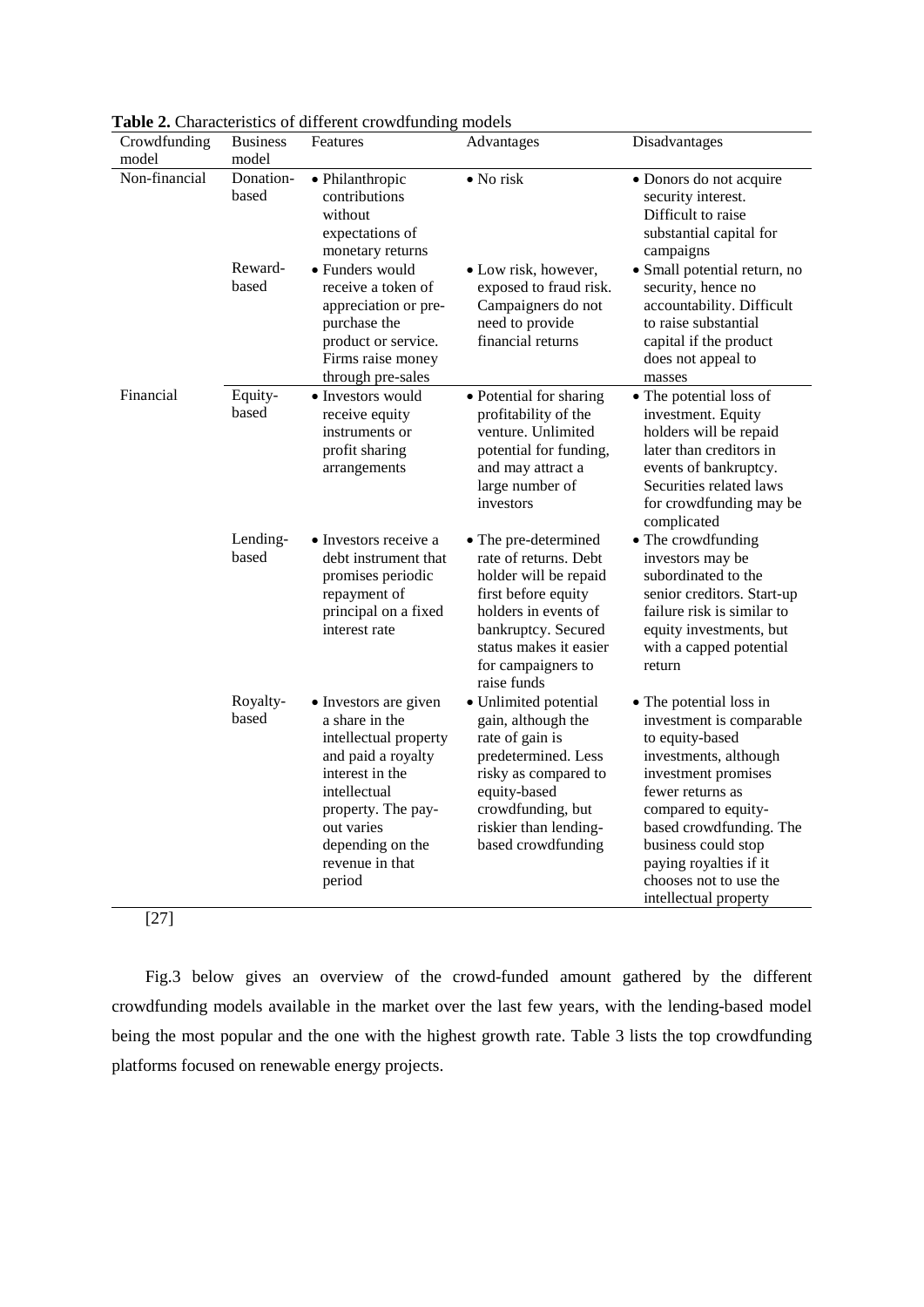Funding volume (\$billion)



**Fig.3** Funding volumes by crowdfunding model (US\$) billion [6]

**Table 3** Top crowdfunding platforms focused on renewable energy projects

| Country   | Platform                | Start year | Amount raised (US\$) |
|-----------|-------------------------|------------|----------------------|
| <b>UK</b> | TrillionFund            | 2011       | \$122,020,183        |
| <b>UK</b> | Abundance               | 2009       | \$18,537,748         |
| NL        | Windcentrale            | 2010       | \$17,535,000         |
| <b>US</b> | <b>Village Power</b>    | 2014       | \$5,377,400          |
| DE        | Econeers                | 2013       | \$4,792,900          |
| DE        | LeihDeinerUmweltGeld    | 2013       | \$4,676,000          |
| NL        | Duurzaam Investeren     | 2014       | \$3,390,100          |
| <b>UK</b> | Microgenius             | 2011       | \$2,489,970          |
| NL        | GreenCrowd              | 2012       | \$2,143,478          |
| DE        | <b>Bettervest</b>       | 2013       | \$1,987,300          |
| NL        | WeShareSolar            | 2012       | \$1,987,300          |
| DE        | Greenvesting            | 2009       | \$1,145,620          |
| <b>FR</b> | Lendosphere             | 2014       | \$1,133,930          |
| <b>UK</b> | Solar Schools           | 2013       | \$860,576            |
| <b>US</b> | SunFunder               | 2011       | \$511,438            |
| PT        | Coopernico              | 2013       | \$382,263            |
| <b>US</b> | Collective Sun          | 2014       | \$382,007            |
| DE        | greenXmoney             | 2014       | \$363,559            |
| <b>FR</b> | Lumo                    | 2012       | \$233,800            |
| <b>US</b> | Re-Volv Solar Seed Fund | 2011       | \$130,631            |
| <b>US</b> | Divvy Green             | 2014       | \$13,444             |
| <b>FR</b> | Enerfip                 | 2015       | \$9,235              |
| <b>US</b> | Cleanreach              | 2014       | \$6,991              |
| <b>US</b> | Mosaic                  | 2013       | NA                   |
| [49]      |                         |            |                      |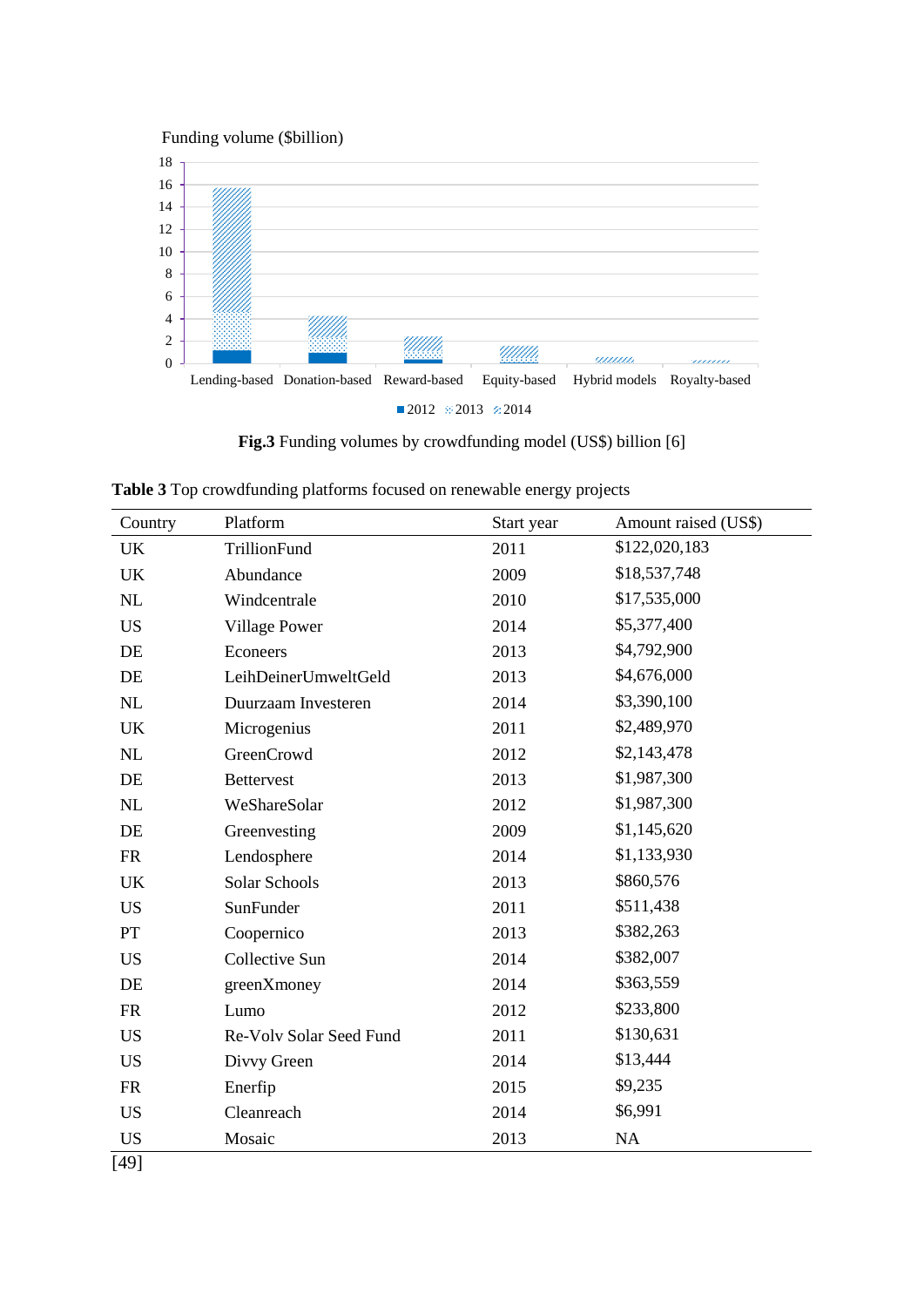Data from the Indiegogo platform, a US-based crowdfunding platform, indicates that countries with low-level individualism and high oil price are suitable for developing clean-tech crowdfunding [46]. As a very new area of study, crowdfunding of renewable energy has received very little attention from existing studies [46]. Crowdfunding is regarded as a potential instrument that could support renewable energy projects to address climate change [14,28,47]. For instance, aiming at making solar panels for road and path-construction ready, the project of Solar Roadway funded US 2.2 million from 48473 supporters [48]. As shown in Table 3, the top crowdfunding platform focusing on renewable energy projects emerged around 2010, with the TrillionFund raising more than US\$ 100 Million. This shows the potential of crowdfunding for renewable energy.

#### **2.3 Stakeholders of Solar Crowdfunding in Singapore**

As this study focuses on a specific genre, solar crowdfunding, not all the crowdfunding models discussed above are applicable for solar projects. Royalty-based crowdfunding and rewards-based crowdfunding have seldom been used for solar projects by the crowdfunding platforms. By contrast, lending and equity-based crowdfunding are the mainstream approaches for financing distributed solar systems in the crowdfunding platforms. Therefore, only lending and equity-based crowdfunding are explored in this study, with Fig.4 below illustrating the different parties involved in SCF.



**Fig.4.** Parties Involved in SCF

• Monetary Authority of Singapore (MAS) regulates the stakeholder network involved in SCF. All crowdfunding platforms, including SCF platforms, must be licensed by MAS to operate in Singapore. It is required by MAS that crowdfunding owners must ensure proper segregation of investors' investments and keep proper records of transactions [50]. If a licensed platform owner breached the rules of MAS, various interventions would be taken including enhanced audits or even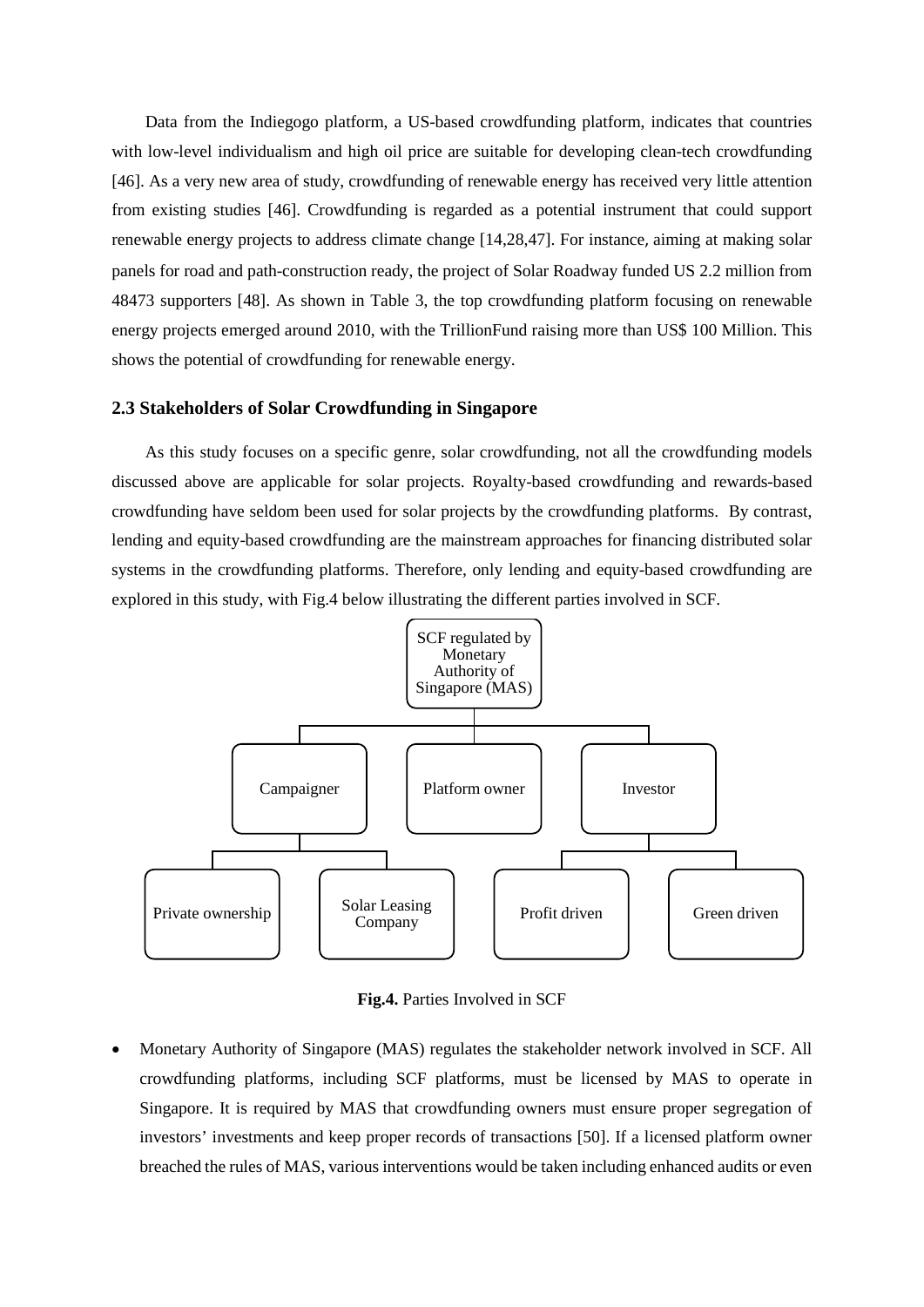the revocation of the license [50]. It is also required by MAS that platform owners need to disclosure key risks of investments to investors, who are encouraged to read and understand the risks. However, similar to any other investments, investors in crowdfunding bear responsibility for their decisions.

- The platform owner refers to the party who acts as the intermediary bringing the campaigner and investors together usually through the means of the internet. The platform owner would be the one governing the features of the crowdfunding website and ensuring the ease of access to the website for all parties. The platform owner charges a platform cost from the successfully-funded projects.
- The campaigner is the party who seeks the funds for his/her projects. These campaigners may be owners of the solar PV system or solar leasing companies who seek to finance for their solar projects. These campaigners may be regarded as the main source of incoming projects that are placed on the crowdfunding platform. Without them, the platform will not be successful due to the lack of projects that contribute to the system. The attractiveness of SCF when compared to other competing methods of solar financing would affect the campaigner's decision on whether to adopt SCF as their financing method.
- The investor, on the other hand, is the party who provides the funds needed for each project. Two vastly different factors may drive SCF investors. The first would be green driven, that is, as solar projects contribute to a more green and sustainable world by providing clean energy, investors who are environmental-centered may choose to put their investment in a project that serves to protect the environment in the long run. Another type of investors is the profit-driven investors, who seek financial returns on their investment. Hence, these investors may choose SCF as their choice of investment if it is more profitable than a comparable investment such as government bonds or stocks.

Regarding the type of campaigners, a private owner is one who owns the solar PV system and also directly uses the energy generated from the system. According to the Year Book of Statistics 2015 [51], Private residential properties of detached, semi-detached, and terrace houses amount to over 71,000 units in 2014. These units would be the potential solar adopters in Singapore. Out of this pool of solar adopters, some would self-fund their projects; others would choose to take loans from banks or other financial vehicles such as SCF.

If the homeowners do not want to own the solar PV system privately, they may choose to engage a solar leasing company to install and maintain the system, while billing them the electricity cost at the end of each month based on their usage. A solar leasing company is one that owns various solar PV systems around the country and earns revenue from the sale of electricity to consumers. The HDB has initiated the Solar Nova project in June 2015 [52] in which the solar leasing company may choose to place a part of their solar projects on SCF platforms as an alternative source of financing. Table 4 below shows the different SCF models and processes that are applicable to the two types of campaigners.

Regarding the investors, crowdfunding investors are motivated by various reasons, including rewards or monetary returns, supporting a cause, being part of a community and helping others [53-55].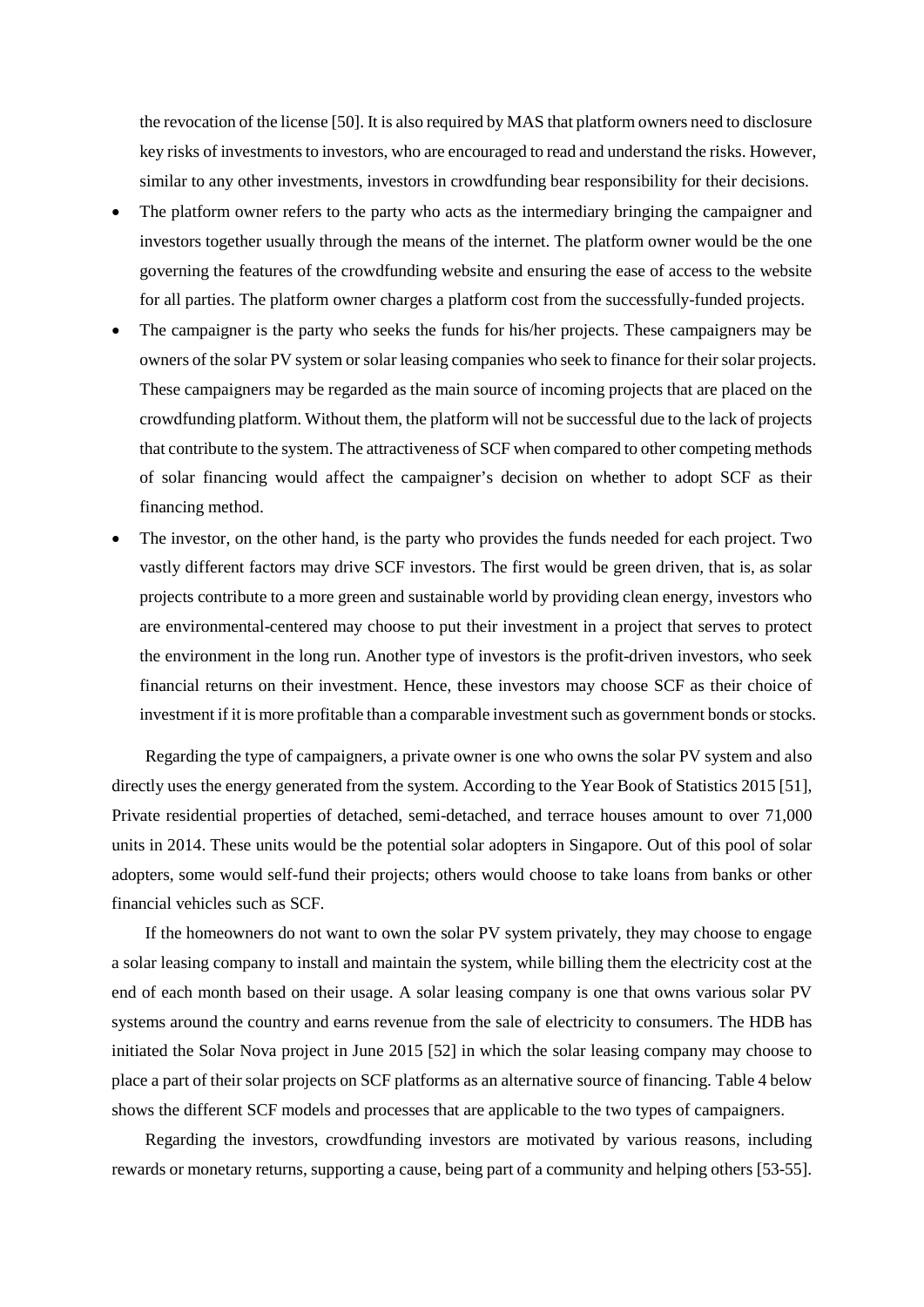Other reasons include financial value, social value, emotional value and personal utility that drives participation [56]. These factors could be summarized into two main categories, namely profit-related factors, and green-related factors, leading to the profit-driven investors and green driven investors [24].

Profit-driven investors are those who are motivated by financial rewards from the investment. That is, the financial value that this investment entails. These investors would look at various investment opportunities, calculate the profits and opportunity costs, determine the profitability of the various options, and then decide whether or not to invest in SCF. Green driven investors, on the other hand, may not look that closely at the financial rewards. Rather, they would consider factors such as the type of project, in this case, a solar project, and how it helps people or the environment, taking into account the social value, emotional value, and personal utility.

After identifying these various stakeholders and the processes of solar crowdfunding in Singapore, a model for forecasting the development of solar crowdfunding could be established, which is explained in the following section.

| Model / Process  |                             | Campaigner                                                                                                                                                                                                                                                                      |  |  |
|------------------|-----------------------------|---------------------------------------------------------------------------------------------------------------------------------------------------------------------------------------------------------------------------------------------------------------------------------|--|--|
|                  |                             | Solar Leasing Company<br>Private Ownership                                                                                                                                                                                                                                      |  |  |
| Loan-<br>based   | Campaigns                   | Owner / Solar Leasing Companies place project on SCF platform to attain<br>loans required for solar PV installation                                                                                                                                                             |  |  |
| <b>SCF</b>       | Acquiring<br>Funds          | Investors loan money to the owner through SCF platform                                                                                                                                                                                                                          |  |  |
|                  | Utilizing<br>Funds          | Owners / Solar Leasing Company use funds collected from SCF to install<br>the solar PV system                                                                                                                                                                                   |  |  |
|                  | <b>Business</b><br>Contract | Not applicable<br>Solar company signs a contract with<br>$\bullet$<br>building occupants to lease the solar PV<br>system or sell the electricity generated by<br>the system to them at a discounted rate                                                                        |  |  |
|                  | Loan<br>Repayment           | Revenue generated from solar leasing or<br>Savings on owner's<br>$\bullet$<br>electricity will be used to<br>sale of electricity will be used to repay<br>the loan (over the agreed number of<br>repay the loan (over the<br>agreed number of<br>years/period)<br>years/period) |  |  |
| Equity-<br>based | Initial<br>Investment       | Owner of the building / Solar Leasing Company would purchase and install<br>$\bullet$<br>the system                                                                                                                                                                             |  |  |
| <b>SCF</b>       | Campaigns                   | Owners / Solar Leasing Company places the project on SCF platform for<br>equity-crowdfunding                                                                                                                                                                                    |  |  |
|                  | Transfer of<br>Ownership    | Investors who invest in campaign become owners of the Solar PV system<br>and will pay for the installation, maintenance and all other costs of Solar PV<br>system                                                                                                               |  |  |
|                  | $Re-$<br>investment         | Not applicable<br>Solar Leasing Company uses the amount<br>$\bullet$<br>$\bullet$<br>collected from the crowdfunding to make<br>other investments or build other solar PV<br>systems                                                                                            |  |  |
|                  | <b>Business</b><br>Contract | Investors sign a solar leasing agreement or sell the electricity to the building<br>occupant at a discounted rate                                                                                                                                                               |  |  |
|                  | Returns on<br>Investment    | Revenue from solar leasing/sale of electricity will become their returns on<br>investment                                                                                                                                                                                       |  |  |

**Table 4** Applicable SCF Models for Different Campaigners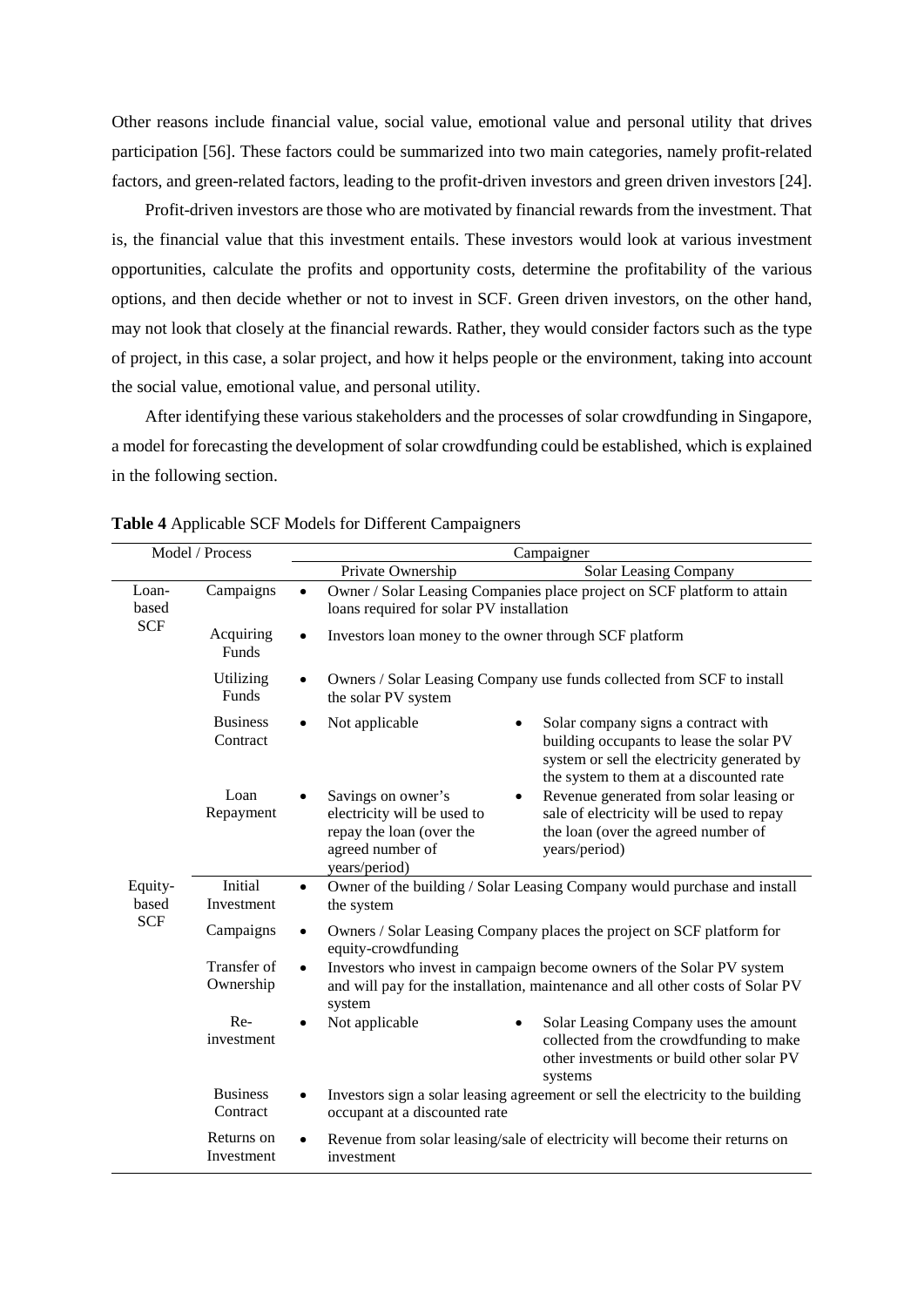## **3. Methodology**

#### **3.1 Concepts of system dynamics**

The simulation model proposed in this study is developed based on system dynamics, a method developed by Jay Forrester in the 1960s to examine complex systems [57]. System dynamics is typically used to understand the effects of policies ranging from public policies to business policies [58]. It could produce reliable forecasts of trends based on the understanding of market behavior [59]. The system dynamics model has been used in numerous domains, such as project planning and control [60,61], the national energy policy in the US [62], intervention policies for urban transport system in China [63], waste management systems to forecast municipal solid waste in Berlin [64], sustainable management of urban water distribution networks [65], knowledge management [66,67], sustainability performance assessment and projections of various systems such as infrastructure projects [17,68-73] and supply chain management systems [74,75]. Solar crowdfunding is a complicated process involved with various stakeholders interacting with each other. As a well-established methodology, system dynamics aim to model systems of high complexity through the use of causal loop diagrams and stock-loop diagrams [76]. Hence, system dynamics is a useful tool to explore the overall dynamics of the industry, a market, or any other complex systems.

To forecast the potential of solar crowdfunding in Singapore, this study adopts system dynamics to map the causal links and relationships between different factors that affect solar crowdfunding, thereby generating a model holistically representing the SCF market. This model of the SCF marketplace would then be used to simulate the potential of SCF in Singapore. The model establishment process begins with the formation of a causal loop diagram to first showcase the causal relationships between the factors affecting SCF. The causal loop diagram could portray a clear picture of causal relationships between the factors affecting SCF. It is, however, unable to carry out a quantitative simulation of the potential of SCF. Therefore, the stock and flow diagram was then constructed with the assignment of mathematical equations to individual factors so that the potential of SCF can be simulated. The causal loop diagram abstracts the feedback loops of the systems which determine the behaviors of the systems, while the stock-loop diagram is developed based on the causal loop diagram for quantitative simulation and analysis. Detailed guidelines on how to construct an SD model could be found in [77].

#### **3.2 Causal Loop Diagram**

In order to create a model that can simulate the potential of the SCF market, this study adopts a holistic perspective of SCF covering the determination of the potential SCF users, the adoption of SCF as a financing method, and the success of the SCF campaigns. The developed causal loop diagram is shown in Fig. 5.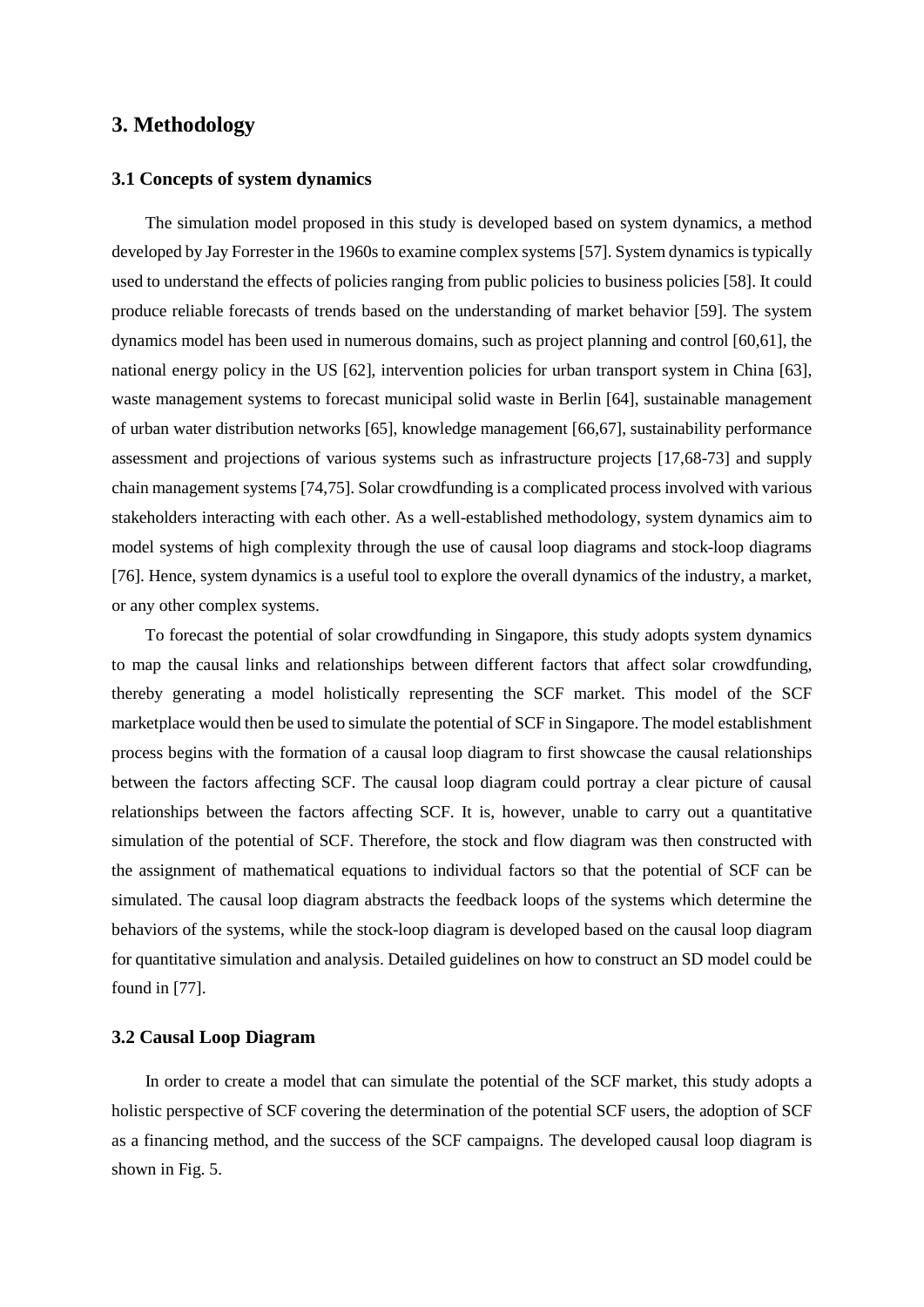

**Fig. 5.** Causal Loop Diagram (CLD)

Regarding the stage of determining the potential SCF users, the potentials refer to the total number of solar projects which have yet to adopt any form of solar financing. These solar projects have a choice to choose SCF as their financing vehicle, or other forms of solar financing methods. This pool of potentials could be forecasted based on the rate of increase in the solar adoption. A market saturation feedback loop is present in this diagram, which represents the occurrence of market saturation where the potential SCF adopters decrease as a result of more projects adopting SCF.

At the stage of adopting SCF, a part of the potentials will choose to adopt SCF as their financing vehicle. Hence, after determining the potentials, the model examines factors that could affect the decision of this group of SCF potentials. The factors include the awareness of SCF and the attractiveness of SCF. The SCF adoption is primarily dependent on the knowledge of SCF. This knowledge is associated with the awareness of SCF, which could start off low as only a small percentage of people would be familiar with SCF. Nonetheless, as more people become aware of SCF through public advertisement, the word of mouth loop is formed. Illustrated in Fig. 5, when there are more adopters, the number of SCF campaigns increase, and as the number of campaigns increase, there would be more people that will be aware of SCF, who would tell others about it, hence increasing awareness through the word of mouth loop.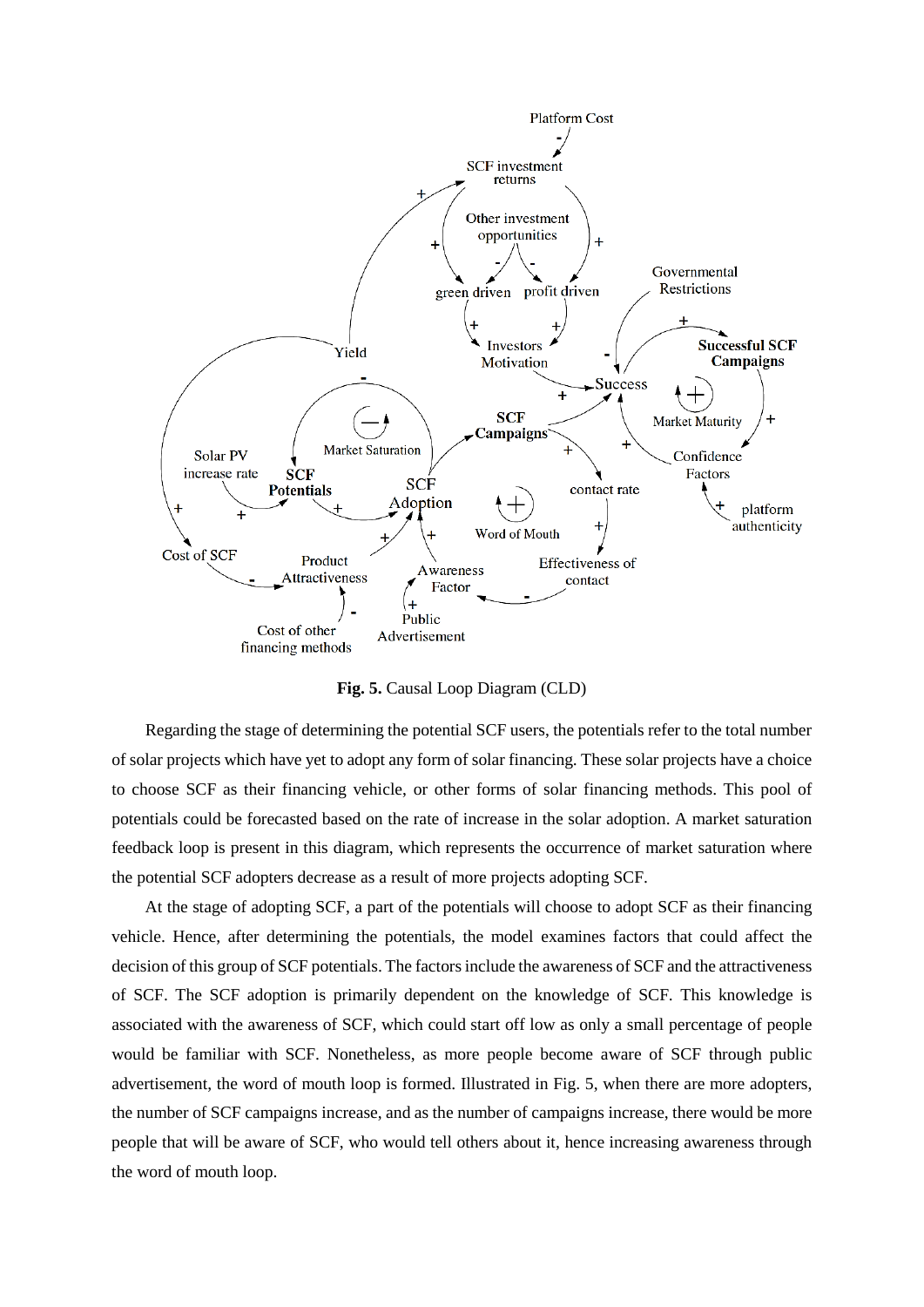All the projects that have become SCF campaigns will be those who have chosen to use SCF as their financing vehicle after giving consideration to the factors in the preceding stage. The adopters become SCF campaigners as they place their projects on the SCF platform to campaign for funds. Historically, not all crowdfunding campaigns are successfully funded. Some may not reach their funding targets as investors decide not to fund their campaigns. The factors affecting the decision of investors which determines the success of the SCF campaigns are considered in the model, including the investors' motivation, confidence factors, as well as governmental restrictions.

#### **3.3 Stock and Flow Diagram**

Following the three-stage process, the model consists of three stocks, namely SCF Potentials, SCF Campaigns, and SCF Funded as shown in Fig. 6. The SCF Campaign stock will start with the [SCF Adoption] variable, which provides for a number of adoptions for each year. This stock is subsequently split into successful campaigns and unsuccessful campaigns. The unsuccessful campaigns will go into a sink fund while the successful campaigns would be transferred into the SCF Funded stock via the success rate. The SCF Funded stock will then accumulate the number of successful campaigns throughout the years and show the cumulative success of SCF. The SCF Funded can then be compared to the overall kW of solar PV systems that are expected to be installed over the same period, to determine the overall percentage of solar PV installed that is funded by SCF. The data was collected from various sources and literature. This model adopts the 3-stage development of solar power in Singapore suggested by the Solar Roadmap, which includes short-term (2016 to 2020); mid-term (2021 to 2030); and long-term (2031 to 2050). A 35-year projection was set in the model, with the first year being 2016.

Before conducting the quantitative simulation, the validity of the system dynamics model should be examined. Following the guidance of [77], the validity of the model in this study was examined through four steps, including (1) the causal loop diagram describing the solar crowdfunding process in Singapore must contain all important factors that correspond to the research aims; (2) the equations in the stock-flow diagram must match with the causal loop diagram; (3) the model must be dimensionally consistent; and (4) the model should be tested under extreme conditions. The causal loop diagram is developed based on the literature and Singapore context reviewed in the previous sections, and by checking all the factors in the causal loop diagram, it was confirmed that each factor is necessary to model the solar crowdfunding. In this study, the equations in the stock-flow diagram are developed based on each feedback loop and contain all the factors in the causal loop diagram, and thus match the causal loop diagram. To confirm the model is dimensionally consistent, the 'units check' function of the Vensim software was used which confirms all measurement units of the variables. The extreme condition tests should be performed to alter the values of some important variables to examine the changing behavior of the systems [78]. It was found that the model presents logical behaviors under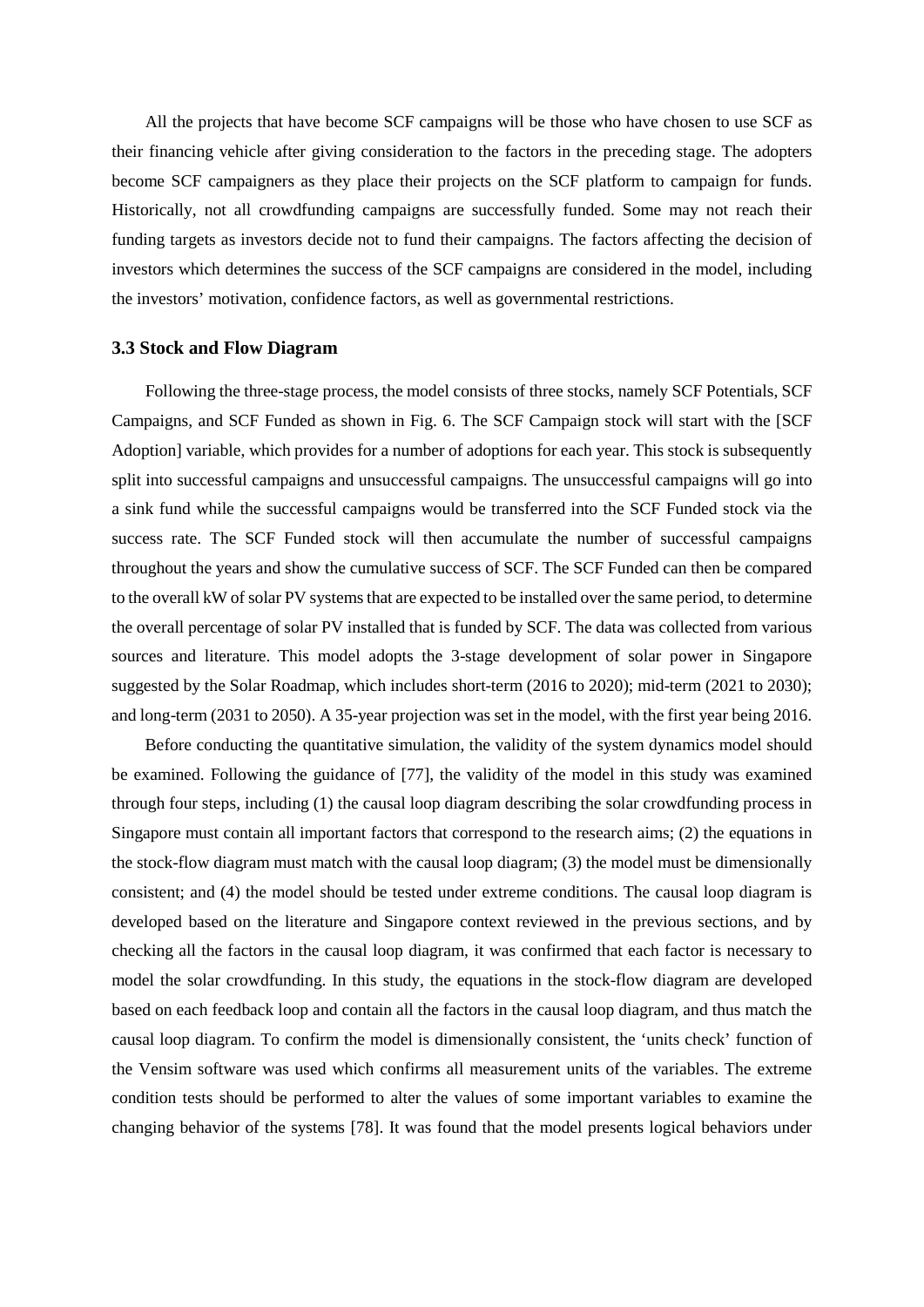extreme conditions. The above tests confirm the validity of the developed model for simulating solar crowdfunding in Singapore.



**Fig. 6.** Stock and Flow Diagram

# **4. Results and discussion**

#### **4.1 Impacts of solar development speed on solar crowdfunding**

In Singapore, the future cumulative solar PV has been studied by Solar Energy Research Institute of Singapore in the Solar Photovoltaics Roadmap of Singapore [79]. The forecast considers three factors, namely area efficiency, expected technological advancements, and space constraints in Singapore. The solar roadmap [79] investigates two scenarios, namely the Baseline Scenario (BAS) and the Accelerated Scenario (ACC). Based on these two scenarios, two sets of data were generated with different solar increase rates in the solar roadmap, as shown in Table 5. Table 6 presents the forecasted solar PV installation in the two scenarios.

| $\mu$ pcl year of the two seculatios |            |        |
|--------------------------------------|------------|--------|
| Period                               | <b>BAS</b> | ACC    |
| 2016 to 2020                         | 68.5%      | 75.5%  |
| 2020 to 2030                         | 16.53%     | 16.09% |
| 2030 to 2050                         | 2.59%      | 4.69%  |

**Table 5**. Solar growth rates per year of the two scenarios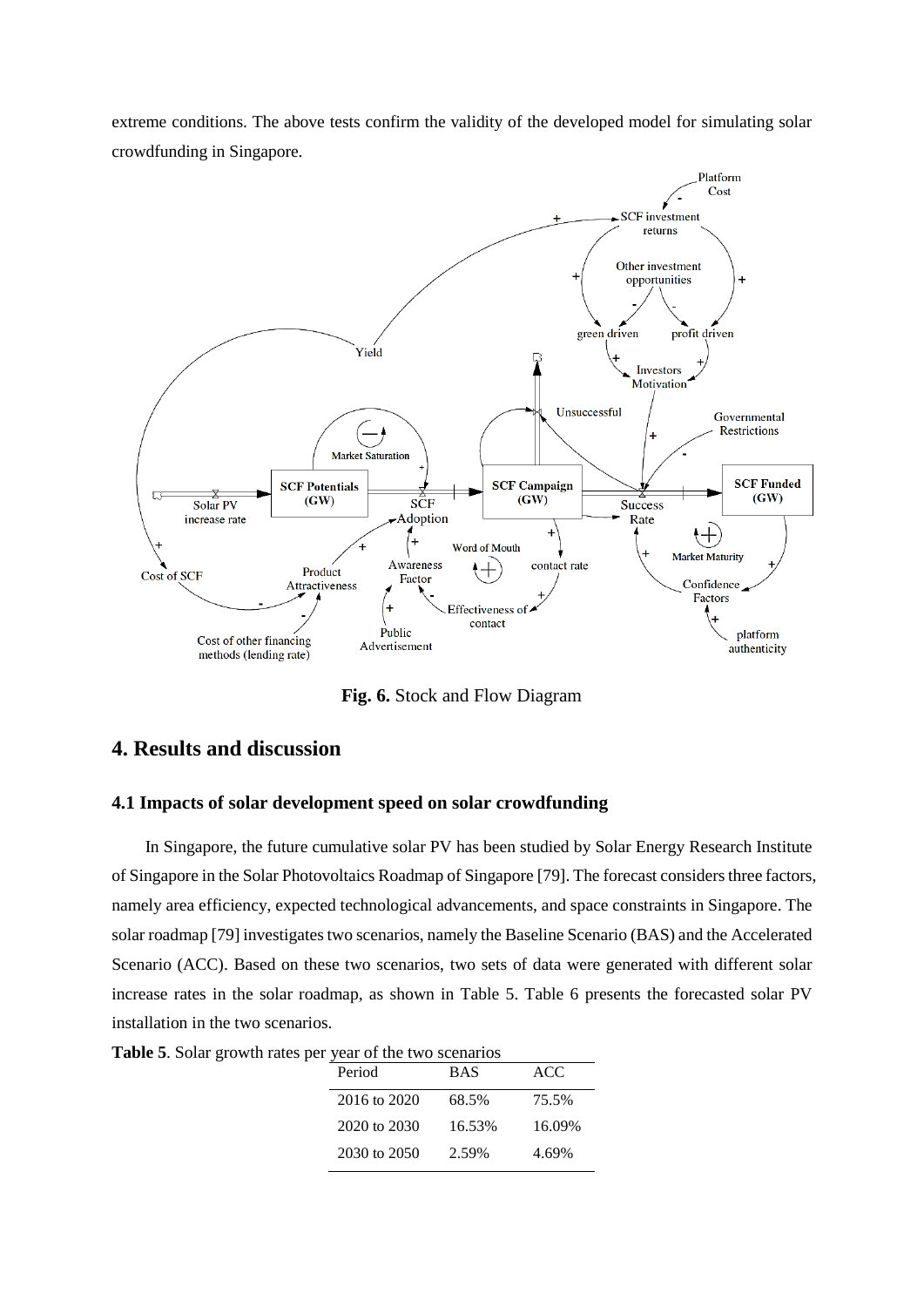**Table 6**. Solar PV installation (GWp) of the two scenarios

| Year | <b>BAS</b> | ACC. |
|------|------------|------|
| 2012 | 0.01       | 0.01 |
| 2020 | 0.65       | 0.9  |
| 2030 | 3          | 4    |
| 2050 | 5          | 10   |

Fig. 7. shows the differences between the SCF potentials simulated in the two scenarios of BAS and ACC. It shows that the SCF potentials follow similar trend during the short-term, mid-term and long-term segments at years 1 to 5, 6 to 15, and 16 to 35 respectively.

- In the short-term segment, the curve in both scenarios started off at different points in year 1, but was relatively close together, albeit the higher increase rate in the ACC scenario. In year 1, the ACC scenario had a 17.7% higher potential than the BAS scenario, and that percentage difference continued to increase over the span of the short-term segment. By year 5, the ACC scenario had 38.8% more SCF potentials as compared to the BAS scenario.
- The mid-term segment shows a relatively similar increase between the two scenarios with the ACC curve having an average of 36.2% higher potentials as compared to the BAS scenario. It is also worth noting that the difference between the BAS and ACC scenario in the mid-term segment was on a constant decrease from 38.8% in year 5 to 33.5% in year 15, giving a total of 5.3% decrease in the percentage difference by the end of the mid-term segment. Nevertheless, the ACC scenario continues to have a higher potential than the BAS.
- In the long-term segment, however, the ACC scenario started to have an increased percentage difference when compared to the BAS scenario, with a 35.8% difference in year 16 compared to the 33.0% difference in year 15. This increasing percentage difference subsequently continued over the course of the long-term segment and ended with the ACC scenario becoming approximately twice the amount of potentials when compared to the BAS scenario.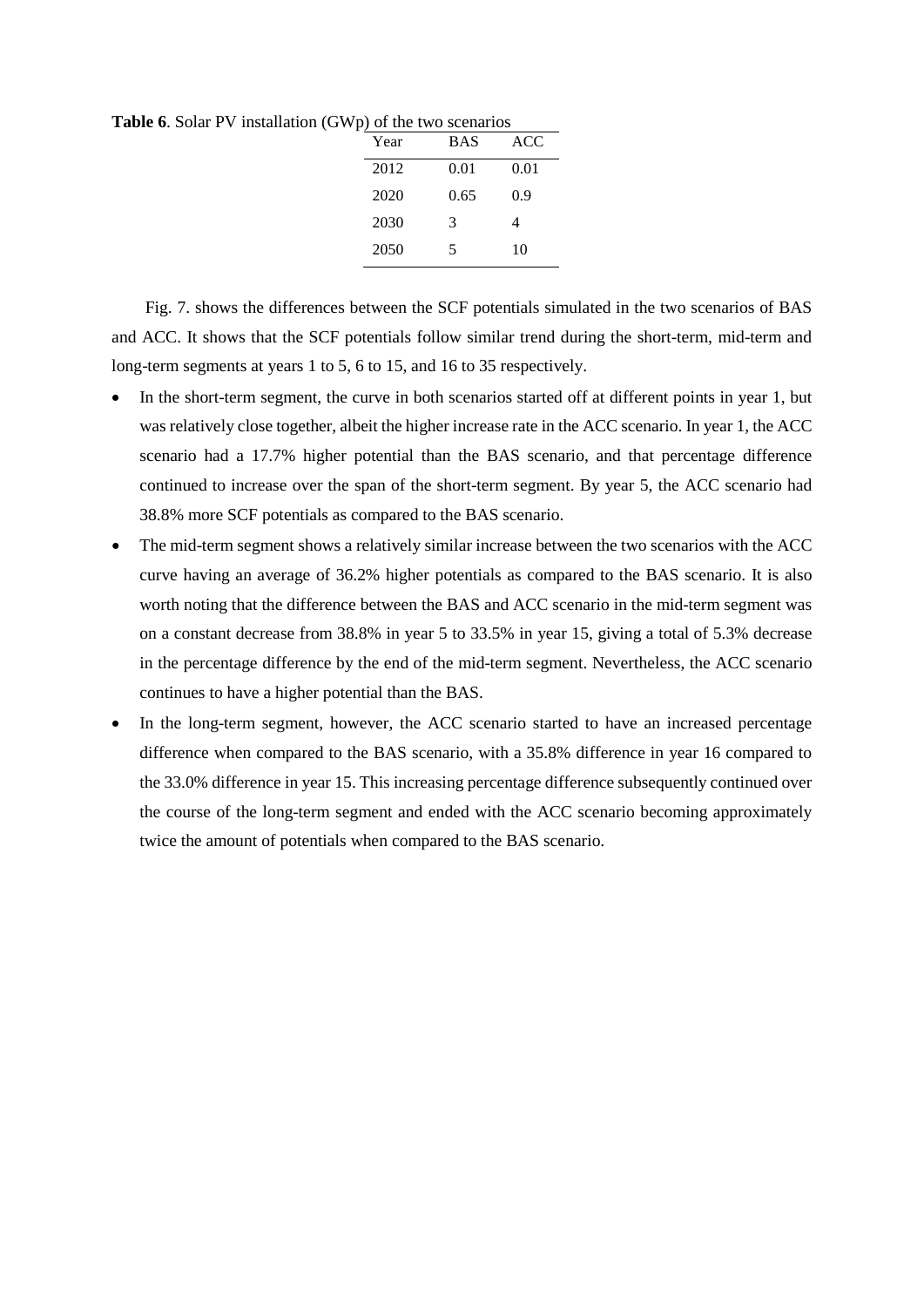

**Fig. 7.** A comparison between the SCF potentials (GW) over a 35-year period for the BAS & ACC scenario

Fig. 8. shows the difference between the simulated amount of SCF campaigns in the BAS and ACC scenarios. Both the BAS and the ACC curve seems to follow the same trend in the short and midterm segments. However, the ACC shows a longer increasing trend in the long term as compared to the BAS scenario which plateaued and decreased in the long term. The BAS scenario has a shorter period of increase, and by year 23, the BAS curve starts on a decreasing trend. In year 2, the BAS scenario had 2.03 MW of solar campaigns while the ACC scenario had 2.39 MW of solar campaigns that adopted SCF as their financing method. At year 35, the BAS scenario had 89.2 MW of campaigns while the ACC scenario had 179.5 MW of campaigns, which is about double the BAS scenario.



**Fig. 8.** A comparison between the simulated SCF Campaigns per year (GW) over a 35-year period for the BAS & ACC scenario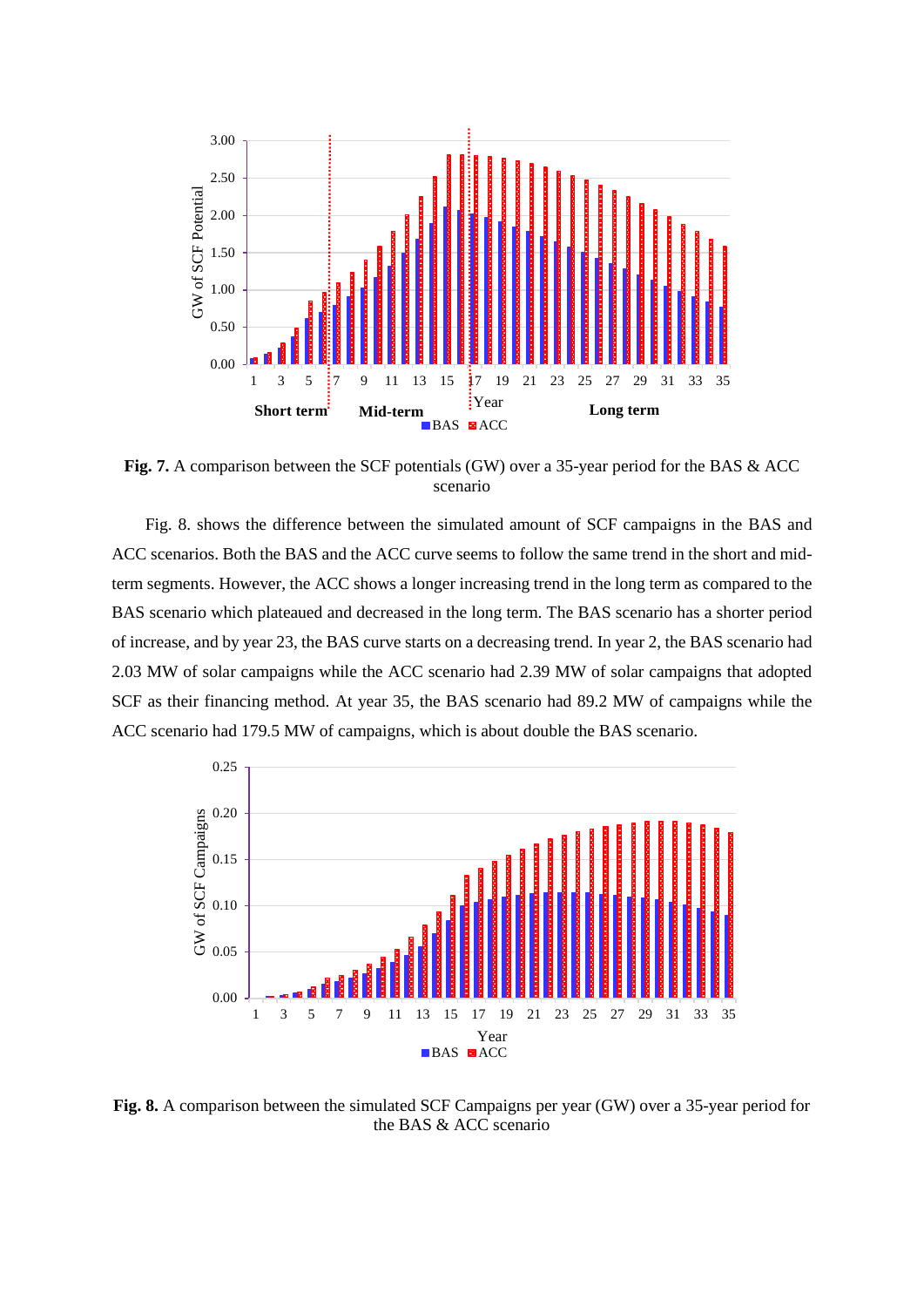Fig. 9 shows the number of successful SCF campaigns that were funded via SCF per year, while Fig. 10 shows the cumulative number of successful SCF campaigns of the BAS and ACC scenarios. At year 3, the ACC scenario had 223.7 kW funded while the BAS scenario had 190.1 kW funded. The cumulative amount at the end of year 35 was 295.7 MW for ACC, and 189.6MW for the BAS scenario. Hence, if the ACC scenario happens in the year 2050, where the solar installation is forecasted to be 10 GW [79], 2.96% of the total solar projects in Singapore will be financed by SCF as compared to the 3.79% in the BAS scenario. Nonetheless, even though the ACC scenario only provides funds for the 2.96% of Singapore's solar projects, it would still have funded 106.1 MW more solar projects than that of the BAS scenario.



**Fig. 9.** A comparison between the Successful Campaigns per year (GW) over a 35-year period for the BAS & ACC scenario



**Fig. 10.** A comparison between the Cumulative Successful Campaigns (GW) over a 35-year period for the BAS & ACC scenario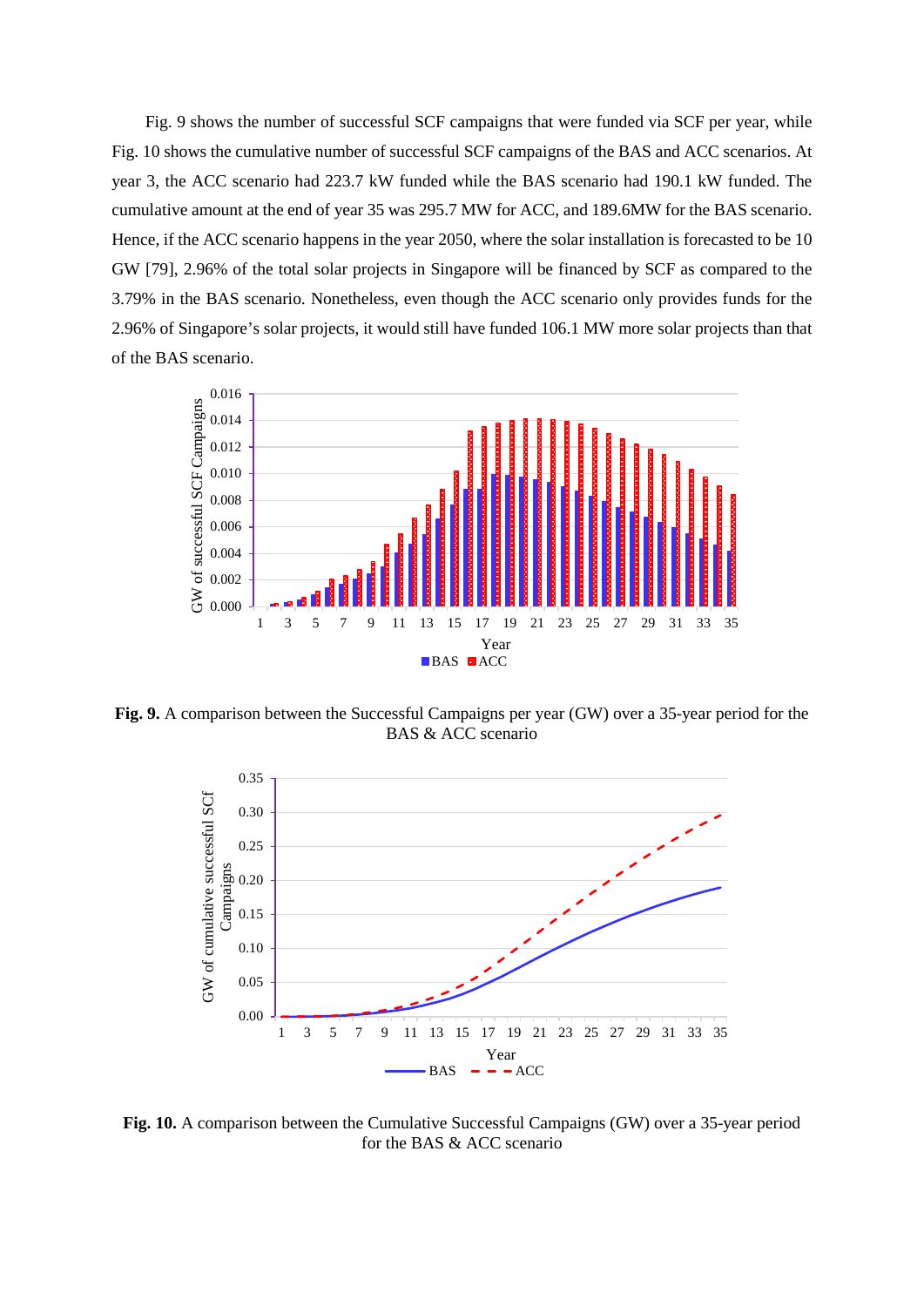Based on the study by Solar Energy Research Institute of Singapore [79], the prices of PV in the BAS scenario is US\$1.07, US\$0.88, and US\$0.74 in 2020, 2030, and 2050 respectively (USD/Wp) and the price of PV in the ACC model is US\$0.99, US\$0.81, and US\$0.66 in 2020, 2030, and 2050 respectively (USD/Wp). Based on these values, the cumulative amount generated by SCF in the two scenarios is calculated as shown in Fig. 11, with the ACC increasing at a much higher pace as compared to the BAS scenario. However, due to the price difference at each period, the tail ends of the two curves in Fig. 11 shows a slight plateau.



**Fig. 11**. A comparison between the cumulative amount generated (in US\$) over a 35-year period for the BAS & ACC scenario

| <b>Results</b>                          | Scenario   | <b>Short Term</b><br>$(Year 1-5)$ | Mid-Term<br>$(Year 6-15)$ | Long Term<br>(Year $16-35$ ) |
|-----------------------------------------|------------|-----------------------------------|---------------------------|------------------------------|
| Cumulative                              | <b>BAS</b> | \$667,935,746                     | \$3,333,320,999           | \$5,462,702,150              |
| amount required<br>(US\$)               | <b>ACC</b> | \$888,127,250                     | \$4,023,168,088           | \$9,753,554,113              |
| Cumulative<br>amount collected<br>(USS) | <b>BAS</b> | \$2,702,832                       | \$42,906,338              | \$177,571,581                |
|                                         | <b>ACC</b> | \$3,442,913                       | \$59,386,146              | \$277,119,477                |
| % of total funds<br>needed              | <b>BAS</b> | 0.405%                            | 1.29%                     | 3.25%                        |
|                                         | ACC        | 0.388%                            | 1.48%                     | 2.84%                        |

**Table 7** Funding collected from solar crowdfunding in the BAS and ACC scenario

Based on the 5GW and 10GW solar potential for the BAS and ACC scenarios respectively shown in Table 6, Singapore's solar projects would need approximately US\$5,463 million for the BAS scenario and US\$9,753 million for the ACC scenario to finance the solar installation. Based on this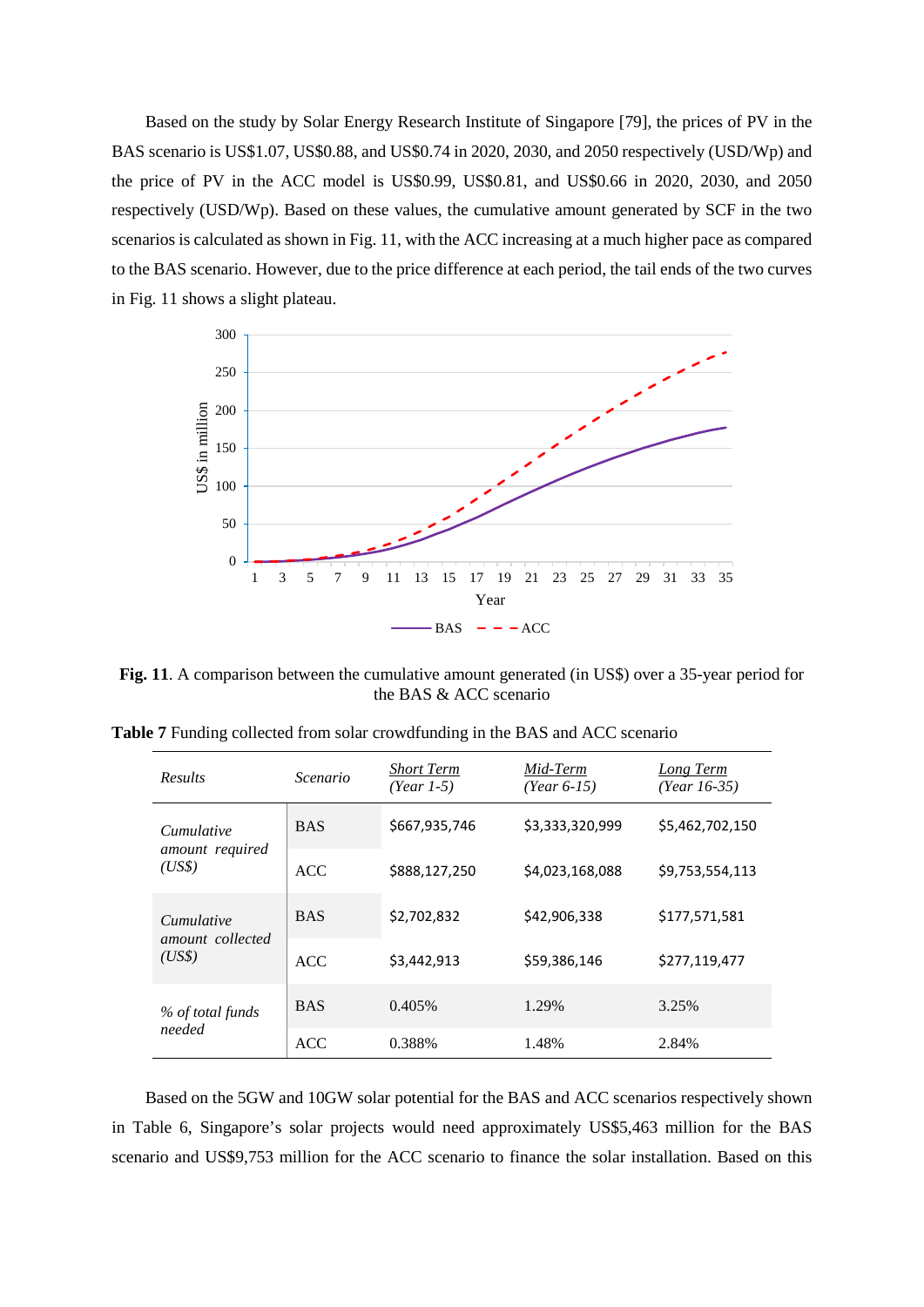simulation, crowdfunding in the ACC scenario will generate about 2.84% as compared to the 3.25% of the required solar installation cost in the BAS scenario. Table 7 gives a summary of the funds collected from solar crowdfunding in the various periods for both the BAS and the ACC scenario.

#### **4.2 Impacts of platform cost distribution on solar crowdfunding**

In the BAS scenario, the platform cost is purely distributed to the investors, which is a common approach adopted by existing crowdfunding platforms. The different distribution arrangements of platform cost could impact on the potential and success of SCF, which should be investigated. This section analyzes three scenarios, namely the Investors (BAS) scenario, whereby the platform fee is charged solely to the investors, the Campaigner scenario, where the platform fee is charged to the campaigners, and lastly, the Equal scenario, where campaigners and investors are charged equally.

Fig. 12 illustrates the SCF Potentials in the three scenarios of platform cost distribution. It shows that the short and early mid-terms seem to be largely unaffected by the different scenarios while in the later part of the mid-term and the long-term periods, there seems to be more SCF potential when the platform cost is solely charged to the campaigners. This is contrasts to Fig. 13, which shows that in the mid-term and early long term, there seems to be a higher amount of campaigns in the BAS scenario, which distributes the platform cost solely to the investor. However, after year 30 there are more SCF campaigns for the scenario where the platform cost is charged purely to the campaigner.



**Fig 12.** A comparison between the SCF Potentials (GW) over a 35-year period for the scenarios at different platform cost distributions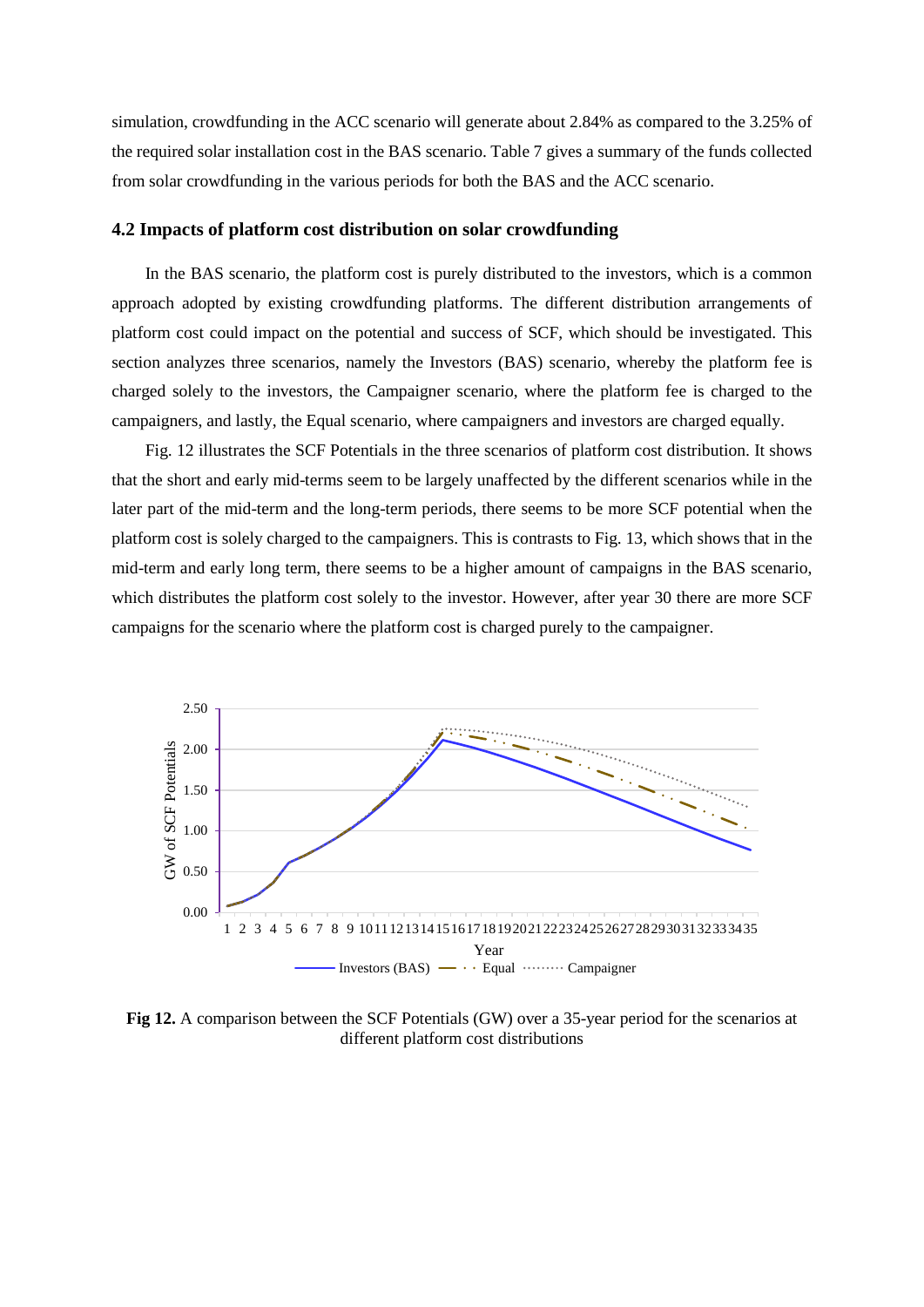

**Fig. 13.** A comparison between the SCF Campaigns (GW) over a 35-year period for the scenarios at different platform cost distributions

In terms of the successful campaigns per year as shown in Fig. 14, in short to mid-term period, there is a higher success rate in the campaigner scenario. However, between years 11 to 18, the BAS scenario has slightly more successful campaigns as compared to the other scenarios before declining sharply while the campaigner scenario continued to increase for another 7 years before slowly declining. Therefore, the campaigner scenario could generate more successful campaigns than the other two scenarios in the long term. Fig. 15. shows the cumulative amount of successful SCF campaigns over the time periods, which follow a relatively similar trend up to year 25, where the BAS scenario started to plateau. In contrast, the equal and campaigner scenarios continued to increase at similar rates. At the end of 35 years, the campaigner scenario had a 16.3% higher amount of successful campaigns as compared to the BAS scenario. Hence, it can be concluded that by charging the platform cost solely to the campaigners, a higher amount of successful campaigns can be achieved in the long run.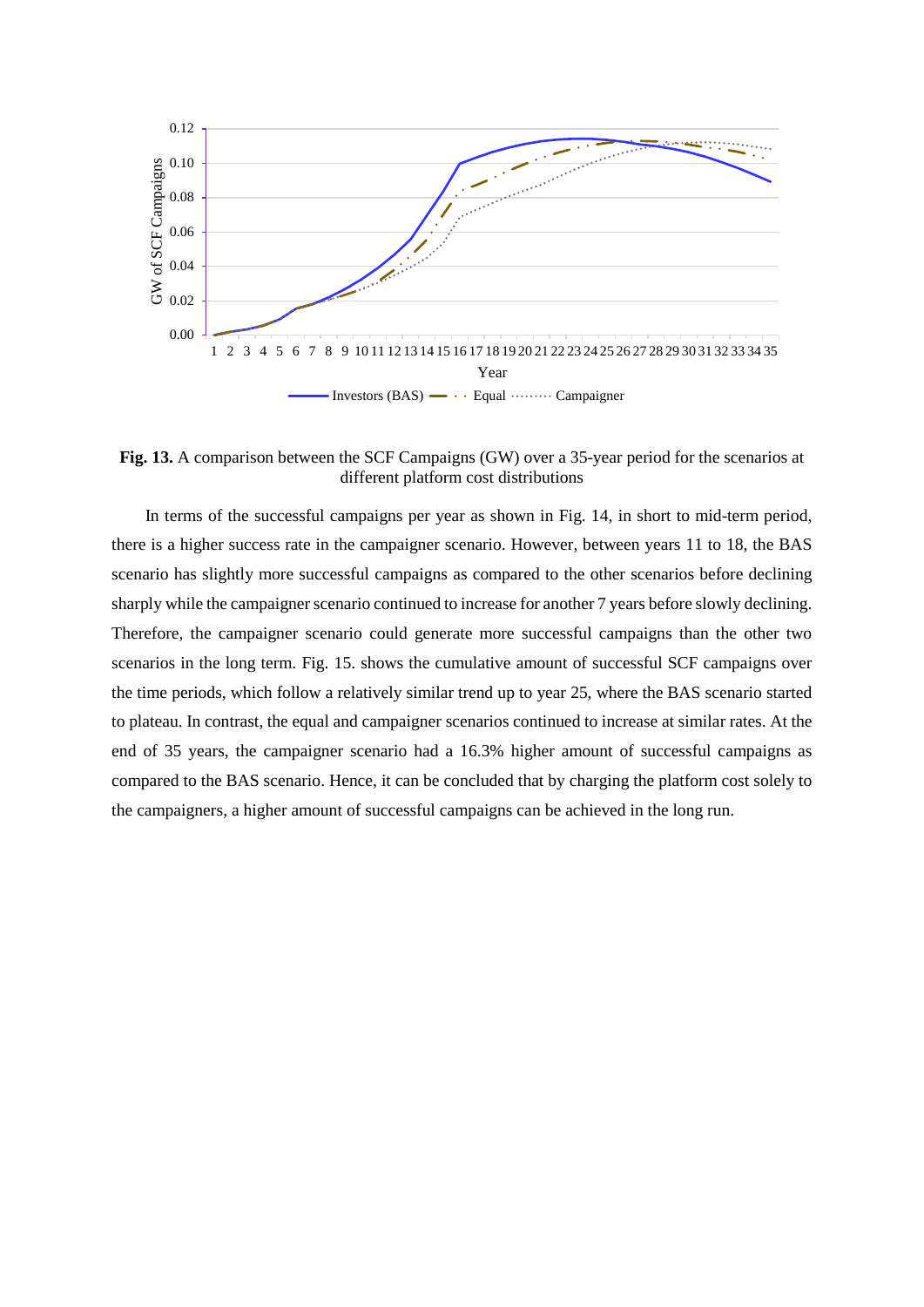

**Fig. 14.** A comparison between the Successful Campaigns per year (GW) over a 35-year period for the scenarios at different platform cost distributions



**Fig. 15.** A comparison between the Cumulative Successful Campaigns (GW) over a 35-year period for the scenarios at different platform cost distributions

Table 8 summarizes the cumulative amounts collected at different time periods in the various scenarios. The results show that under different scenarios, SCF can potentially generate a cumulative amount of US\$177-278 million by the end of 2050, accounting for 2.5%-4% of the total cumulative funds needed for solar installations expected in the year 2050 in Singapore. The modeling shows that the amount generated via SCF is generally less than 5% of the total amount needed for solar installation but using SCF to tap on the crowd could give investors the sense of ownership to renewable energy projects, which increase the public awareness of sustainable development and green technologies.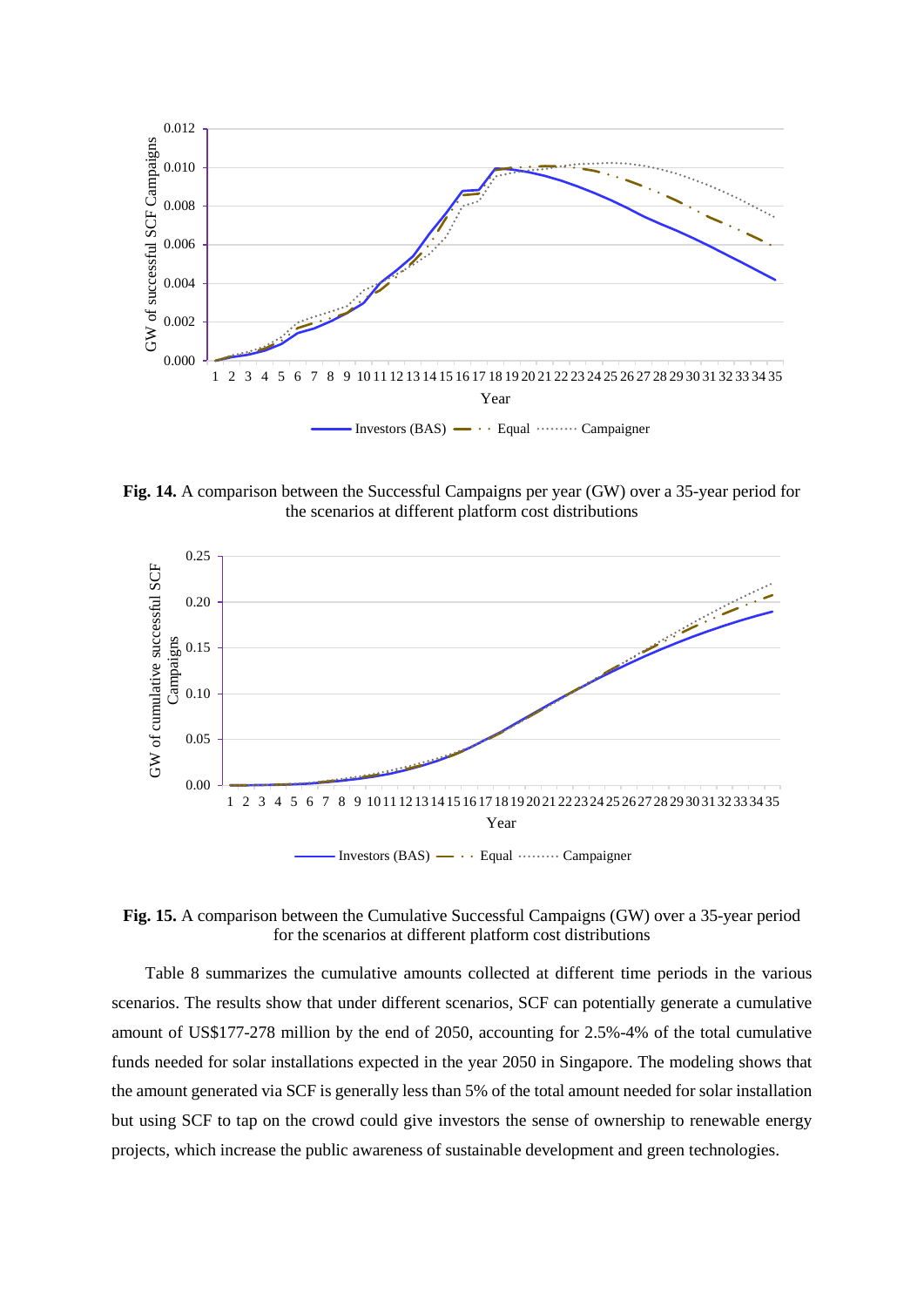| <b>Results</b>                                  | Scenario   | <b>Short Term</b><br>(Year 1-5) | Mid-Term<br>$(Year 6-15)$ | Long Term<br>(Year 16-35) |
|-------------------------------------------------|------------|---------------------------------|---------------------------|---------------------------|
| <i>Cumulative</i><br>amount<br>required (US\$)  | <b>BAS</b> | \$667,935,746                   | \$3,333,320,999           | \$5,462,702,150           |
|                                                 | <b>ACC</b> | \$888,127,250                   | \$4,023,168,088           | \$9,753,554,113           |
|                                                 | <b>BAS</b> | \$2,702,832                     | \$42,906,338              | \$177,571,581             |
| <i>Cumulative</i><br>amount<br>collected (US\$) | ACC        | \$3,442,913                     | \$59,386,146              | \$277,119,477             |
|                                                 | Equal      | \$3,271,164                     | \$42,572,870              | \$194,814,239             |
|                                                 | Campaigner | \$3,874,865                     | \$44,028,357              | \$207,875,583             |
|                                                 | <b>BAS</b> | 0.405%                          | 1.29%                     | 3.25%                     |
| % of total<br>funds needed                      | ACC        | 0.388%                          | 1.48%                     | 2.84%                     |
|                                                 | Equal      | 0.490%                          | 1.28%                     | 3.57%                     |
|                                                 | Campaigner | 0.580%                          | 1.32%                     | 3.81%                     |

**Table 8** Summary cumulative amounts collected at different time periods in the various scenarios

It is increasingly discussed in the media that crowdfunding represents an alternative means to finance environmental ventures and clean technologies. Crowdfunding is still fairly new in the solar financing world, especially in Singapore. Hence few studies have sought to examine its potential in the solar market, and there are no relevant studies in the Singapore context. Furthermore, few studies investigate the mechanisms of SCF considering the feedback loops existing in the crowdfunding process, which is considered in this study through the use of system dynamics. By forecasting the development potential of crowdfunding for solar PV in Singapore using system dynamics, this study contributes to the understanding of crowdfunding for renewable energy in general, and for solar power in Singapore in particular.

However, risks also exist in crowdfunding, such as the high possibility of fraud and legitimate uncertainty of crowdfunding platforms [16]. The risk of fraud cannot be ignored as crowd funders have little bargaining power toward the campaigners in terms of project agreements which lead to information asymmetries [80]. Investors in crowdfunding seem also paid little attention to the project risks probably because of their limited contribution of a low amount of money [37]. Furthermore, since crowdfunding requires web-based platforms which younger people have more skills on, international surveys indicate that around half of crowd funders are younger than 35 years [28,29]. Investors in crowdfunding could also suffer from the insufficient information on the campaigners as there is a limited requirement for the campaigners to provide information for investors to make informed evaluations of the project [50]. This issue is further intensified by the fact that crowdfunding tends to attract start-ups and small-medium sized enterprises which may not have established a track record or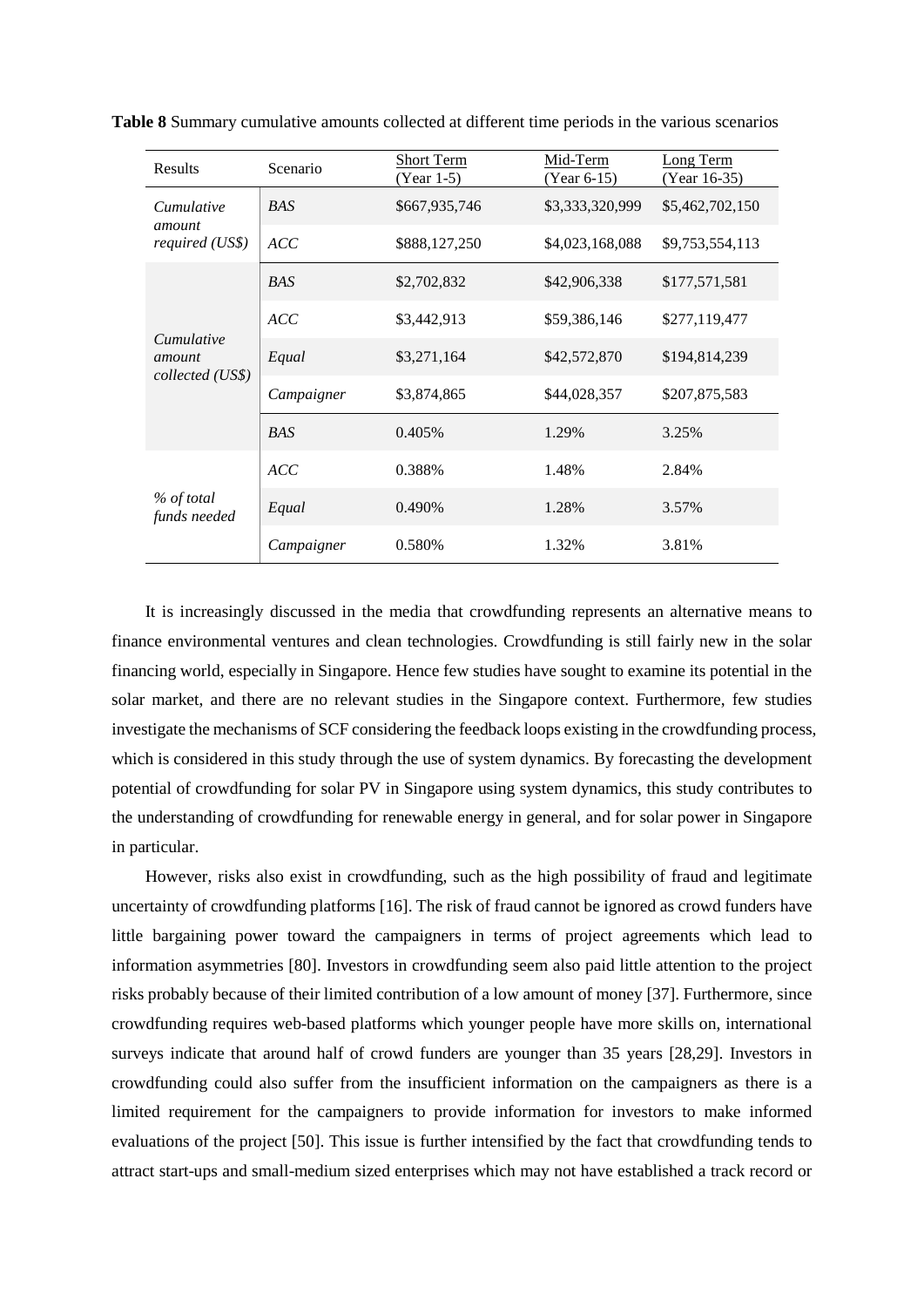only have unaudited financial statements [50]. Thus, it may be difficult for investors involved in crowdfunding to make assessments of projects based on adequate and reliable information, which is simply not available to them. Moreover, intellectual property issues also exist in crowdfunding. Innovative ideas, such as projects with new solar PV technologies, promoted in crowdfunding platforms need to be protected with a patent before releasing in the platform, as someone could see and copy the innovative ideas in their own projects.

Because there is a serious lack of data regarding the possibility of fraud and other risk factors in crowdfunding, this study did not incorporate the effect of fraud in the modeling process, which is a limitation of this study and should be responded if data is available in the future. Future studies should identify the risks involved for each party including the platform owner, campaigner, and investors and find ways to mitigate those risks. Similarly, as different countries may have various government policies, crowdfunding in different countries may have operating details different from the processes modeled in this paper. Costs of PV also vary significantly influenced by the network and spatial distribution of PV [81]. Therefore, future studies should also adjust and apply the model to other countries that are keen to develop solar power, such as China, Nigeria, Pakistan and India [82-92], to enable international benchmarking of crowdfunding for renewable energy.

### **5. Conclusions**

Solar energy has developed rapidly during the past decade. Since crowdfunding taps on investments from the public, it could potentially contribute to the financing of solar projects. Due to its novelty, crowdfunding for renewable energy has received little attention from existing studies. This study aims to provide not only a review of crowdfunding concepts in general and for renewable energy specifically, but also a system dynamics model for forecasting the potential of solar crowdfunding in Singapore. The system dynamics model provides an amalgamation of a three-stage SCF process including the determination of potential SCF adopters, factors affecting the adoption of SCF, and factors affecting the success of SCF. Each stage considers various factors that form feedback loops impacting the SCF market.

The proposed model was simulated in Vensim PLE software to forecast the development of SCF in 35 years to 2050 in Singapore. Various scenarios were considered and compared in the simulation. Specifically, the base (BAS) and accelerated development (ACC) of solar power proposed by the Solar Energy Research Institute of Singapore were inputted in the model and the results show that by the end of 2050, crowdfunding could generate around US\$ 177 million and US\$ 278 million in the BAS and ACC scenario respectively, accounting for 3.25% and 2.84% of the amount needed. The impact of platform cost distributions on the SCF development was also simulated, revealing that by charging the platform cost solely to the campaigners, a higher amount of successful campaigns can be achieved in the long run, since the campaigner scenario had a 16.3% higher amount of successful campaigns as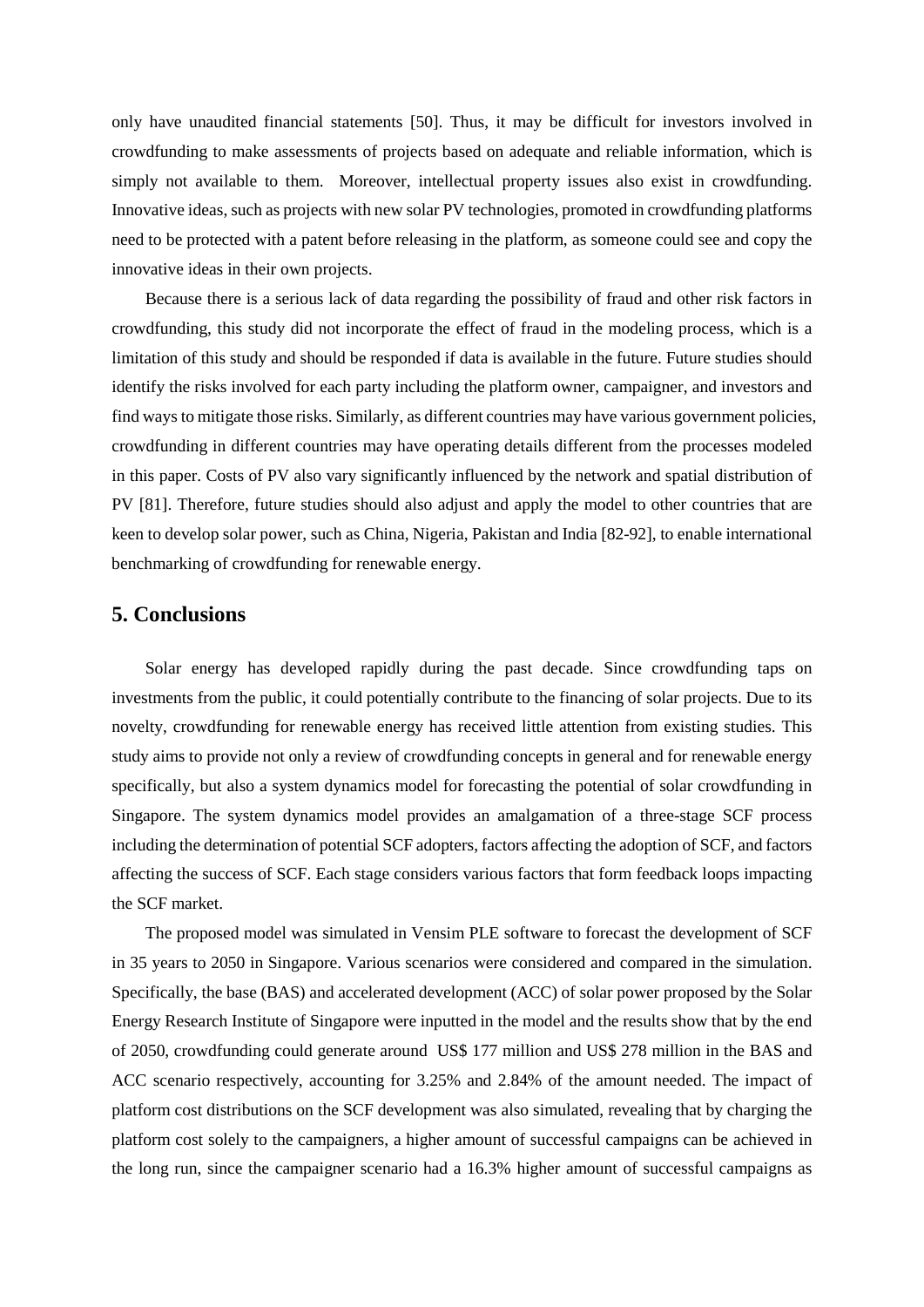compared to the BAS scenario. These results indicate that crowdfunding could complement traditional financing approaches for solar PV, and the platform cost should be charged to campaigners to facilitate successful campaigns.

This study has significant implications for crowdfunding of renewable energy. The crowdfunding concepts and development, the various crowdfunding approaches for renewable energy, and the key stakeholders involved in crowdfunding were reviewed in this study, providing a reference for policymakers and industry practitioners to understand the main approaches and processes involved in crowdfunding. There is a lack of studies on the factors impacting the success of crowdfunding campaigns. By using the system dynamics as the research method which illustrates the complex mechanisms of solar crowdfunding, this study contributes to the understanding of the factors impacting the success of crowdfunding campaigns in general. This study also enriches the existing very limited studies of crowdfunding on renewable energy. The simulation approach of this study provides an innovative perspective to understand the detailed mechanisms and complexity involved in crowdfunding, complementing the qualitative methods which were commonly used in existing studies.

The proposed system dynamics model can also be further enriched or extended to investigate crowdfunding development for other types of renewable energy in various countries. It is important to note that as a very new area of study, crowdfunding of renewable energy needs to be further investigated by future studies through both empirical and theoretical analysis, to reveal the various strengths, weaknesses and risk factors associated with it. By investigating SCF using system dynamics, this study reveals the research area of crowdfunding for renewable energy. It is expected that through both theoretical and empirical analysis of future studies, crowdfunding for renewable energy could be further understood.

## **References**

- 1. Doshi, T.K., et al., *The Economics of Solar*. 2011, Solar Energy Research Institute of Singapore: Singapore.
- 2. Zhao, Z.-Y., Y.-L. Chen, and R.-D. Chang, *How to stimulate renewable energy power generation effectively?–China's incentive approaches and lessons.* Renewable energy, 2016. **92**: p. 147-156.
- 3. Zhao, Z.-Y., R.-D. Chang, and G. Zillante, *Challenges for China׳ s energy conservation and emission reduction.* Energy Policy, 2014. **74**: p. 709-713.
- 4. Zhao, Z.-Y., R.-D. Chang, and Y.-L. Chen, *What hinder the further development of wind power in China?—A socio-technical barrier study.* Energy Policy, 2016. **88**: p. 465-476.
- 5. Chang, R.-D., et al., *Evolving theories of sustainability and firms: History, future directions and implications for renewable energy research.* Renewable and Sustainable Energy Reviews, 2017. **72**: p. 48-56.
- 6. Candelise, C., *Crowdfunding and the Energy Sector*. 2015, CEDRO: Lebanon.
- 7. REN21. *Renewables 2015 Global Status Report*. 2015; Available from: http://www.ren21.net/wp-content/uploads/2015/07/REN12-GSR2015\_Onlinebook\_low1.pdf.
- 8. Energy Market Authority. *Solar Photovoltaic Systems*. 2015; Available from: https://www.ema.gov.sg/Solar\_Photovoltaic\_Systems.aspx.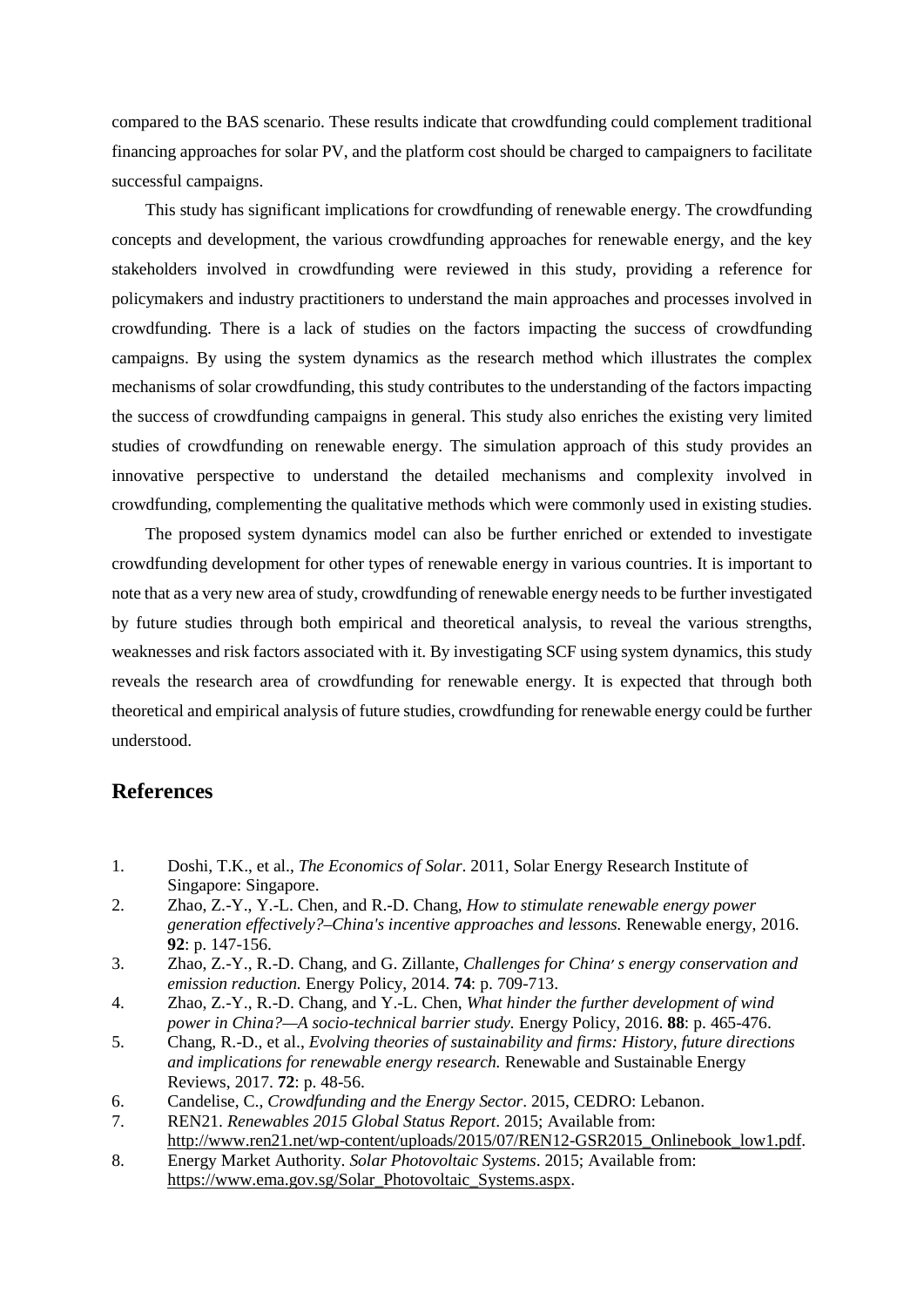- 9. Channel NewsAsia. *Punggol steps closer to being net zero energy town*. 2013 January 24; Available from: http://wildsingaporenews.blogspot.sg/2013/01/punggol-steps-closer-to-beingnet-zero.html.
- 10. Iswaran, S. *Speech By Mr S Iswaran, Minister in the Prime Minister's Office and Second Minister for Home Affairs and Trade and Industry, at the Opening Ceremony of the Asia Clean Energy Summit on 28 October 2014*. www.ema.gov.sg, 2014.
- 11. Kosorić, V., et al., *General model of Photovoltaic (PV) integration into existing public highrise residential buildings in Singapore–Challenges and benefits.* Renewable and Sustainable Energy Reviews, 2018. **91**: p. 70-89.
- 12. Energy Market Authority. *Singapore energy statistics 2016*. 2017; Available from: https://www.ema.gov.sg/Singapore\_Energy\_Statistics.aspx.
- 13. Baziliana, M., et al., *Re-considering the economics of photovoltaic power.* Renewable Energy, 2012: p. 329 - 338.
- 14. Dilger, M.G., T. Jovanović, and K.-I. Voigt, *Upcrowding energy co-operatives–Evaluating the potential of crowdfunding for business model innovation of energy co-operatives.* Journal of Environmental Management, 2017. **198**: p. 50-62.
- 15. Zhu, L., et al., *Application of Crowdfunding on the Financing of EV's Charging Piles.* Energy Procedia, 2016. **104**: p. 336-341.
- 16. Zhang, C., et al., *Analysis of Distributed Photovoltaic Financing: A Case Study Approach of Crowd-funding with Photovoltaic Water Pumping System in Microgrids.* Energy Procedia, 2016. **103**: p. 387-393.
- 17. Musango, J.K., et al., *A system dynamics approach to technology sustainability assessment: The case of biodiesel developments in South Africa.* Technovation, 2012. **32**(11): p. 639-651.
- 18. Pitschner, S. and S. Pitschner-Finn, *Non-profit differentials in crowd-based financing: Evidence from 50,000 campaigns.* Economics Letters, 2014. **123**(3): p. 391-394.
- 19. Bartenberger, M. and P. Leitner. *Crowdsourcing and crowdfunding: approaches to foster social innovation*. in *Proceedings of the IADIS International Conference Web Based Communities and Social Media 2013*. 2013.
- 20. Burtch, G., A. Ghose, and S. Wattal, *An Empirical Examination of the Antecedents and Consequences of Contribution Patterns in Crowd-Funded Markets.* Information Systems Research 24(3), 2013: p. 499-519.
- 21. Mollick, E., *The dynamics of crowdfunding: An exploratory study.* Journal of Business Venture, 2014: p. 1-16.
- 22. Energy Star. *Federal Tax Credits for Consumer Energy Efficiency*. 2015 June; Available from: http://www.energystar.gov/about/federal\_tax\_credits.
- 23. Tongsopit, S., N. Sugiyama, and S. Chunhachoti-ananta, *A Review of Business Models for Distributed Solar Power Deployment in the US and Japan: Lessons and Prospects for Thailand.* Thai Solar PV Roadmap, Bangkok, 2013.
- 24. Schwienbacher, A. and B. Larralde, *Crowdfunding of Small Entreprenurial Finance*, in *Handbook of Entrepreneurial Finance*. 2010, Oxford University Press: France.
- 25. Osterwalder, A. and Y. Pigneur, *Business model generation: a handbook for visionaries, game changers, and challengers*. 2010: John Wiley & Sons.
- 26. Tomczak, A. and A. Brem, *A conceptualized investment model of crowdfunding.* Venture Capital, 2013: p. 335-359.
- 27. World Bank. *Crowdfunding's Potential for the Developing World*. 2013; Available from: http://documents.worldbank.org/curated/en/409841468327411701/pdf/840000WP0Box380cr owdfunding0study00.pdf.
- 28. Von Ritter, K. and D. Black-Layne, *Crowdfunding for Climate Change: A new source of finance for climate action at the local level? ECBI policy brief European Capacity Building Initiative*. 2013, Oxford.
- 29. Berglin, H. and C. Strandberg, *Leveraging customers as investors: the driving forces behind crowdfunding*. 2013.
- 30. Agrawal, A.K., C. Catalini, and A. Goldfarb, *The geography of crowdfunding (No. w16820)*. 2011, National Bureau of Economic Research: Cambridge.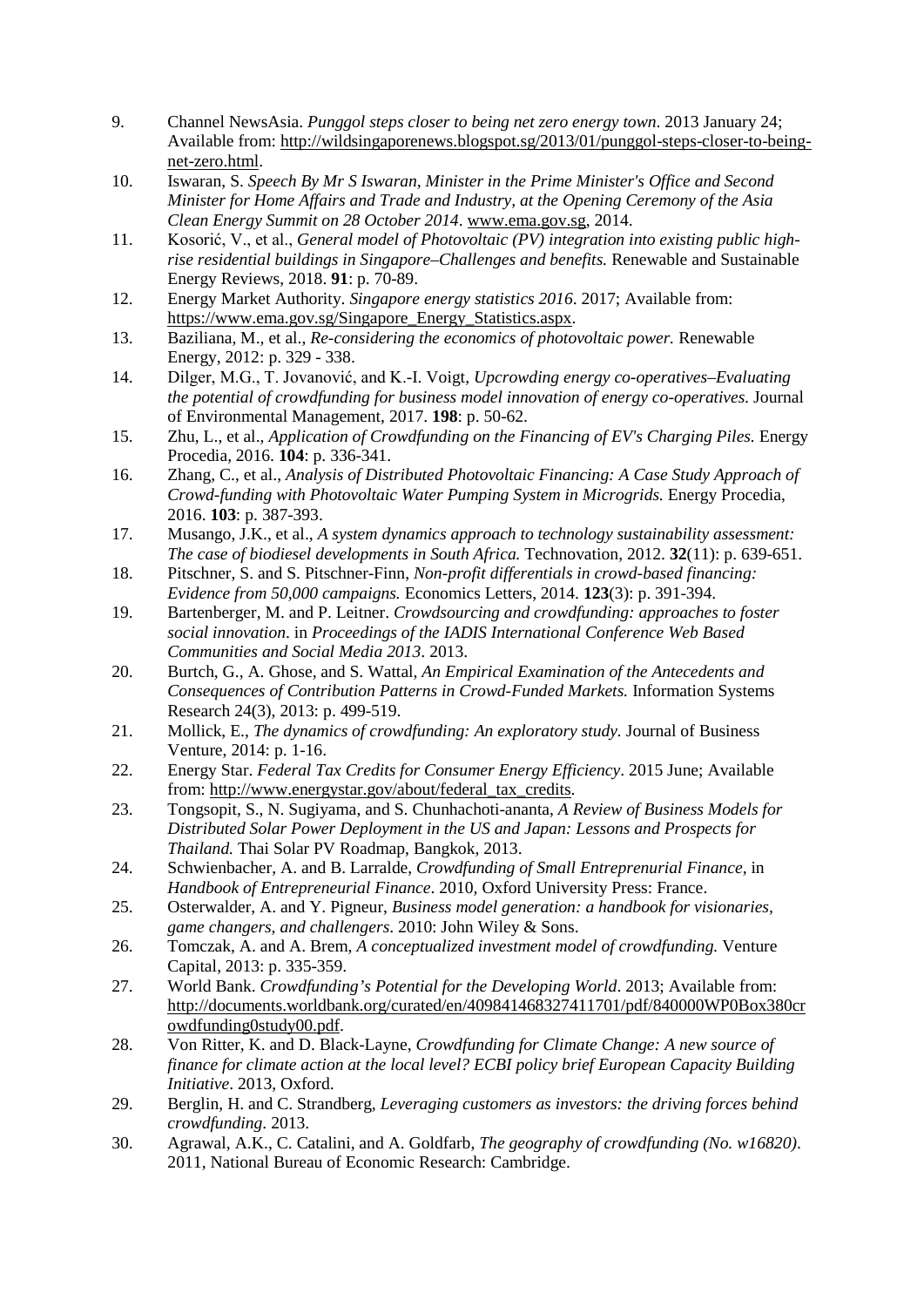- 31. Cumming, D.J., G. Leboeuf, and A. Schwienbacher, *Crowdfunding Models: Keep-it-All vs. All-or-Nothing*. 2014, EUROFIDAI-AFFI Paper: Paris.
- 32. Meeuwsen, R.J.M.M., *Crowd Funding & Renewable Energy Projects*. 2013.
- 33. Agrawal, A.K., C. Catalini, and A. Goldfarb, *The geography of crowdfunding*. 2011, National Bureau of Economic Research.
- 34. Younkin, P. and K. Kashkooli, *What problems does crowdfunding solve?* California Management Review, 2016. **58**(2): p. 20-43.
- 35. Lehner, O.M., *Crowdfunding social ventures: a model and research agenda.* Venture Capital, 2013. **15**(4): p. 289-311.
- 36. Ibrahim, N., *The model of crowdfunding to support small and micro businesses in Indonesia through a web-based platform.* Procedia Economics and Finance, 2012. **4**: p. 390-397.
- 37. Bonzanini, D., G. Giudici, and A. Patrucco, *The Crowdfunding of Renewable Energy Projects.* Handbook of Environmental and Sustainable Finance, 2015: p. 429.
- 38. Brem, A., V. Bilgram, and A. Marchuk, *How crowdfunding platforms change the nature of user innovation–from problem solving to entrepreneurship.* Technological Forecasting and Social Change, 2017.
- 39. Chiang, A., *How entrepreneurs can crowdfund renewable energy projects.* J. Bus. Entrepreneurship & L., 2014. **8**: p. 659.
- 40. Ottinger, R.L. and J. Bowie, *Innovative Financing for Renewable Energy.* Pace Envtl. L. Rev., 2015. **32**: p. 701.
- 41. Zheng, R., et al. *A Crowdfunding Model for Green Energy Investment*. in *IJCAI*. 2015.
- 42. Massolution. *2015CF crowdfunding industry report*. 2015; Available from: http://reports.crowdsourcing.org/index.php?route=product/product&product\_id=54.
- 43. Meyskens, M. and L. Bird, *Crowdfunding and value creation.* Entrepreneurship Research Journal, 2015. **5**(2): p. 155-166.
- 44. Mollick, E., *The dynamics of crowdfunding: An exploratory study.* Journal of Business Venturing, 2014. **29**(1): p. 1-16.
- 45. Ahlers, G.K., et al., *Signaling in equity crowdfunding.* Entrepreneurship Theory and Practice, 2015. **39**(4): p. 955-980.
- 46. Cumming, D.J., G. Leboeuf, and A. Schwienbacher, *Crowdfunding cleantech.* Energy Economics, 2017. **65**: p. 292-303.
- 47. Vasileiadou, E., J. Huijben, and R. Raven, *Three is a crowd? Exploring the potential of crowdfunding for renewable energy in the Netherlands.* Journal of Cleaner Production, 2015. **30**: p. 1-14.
- 48. Hörisch, J., *Crowdfunding for environmental ventures: an empirical analysis of the influence of environmental orientation on the success of crowdfunding initiatives.* Journal of Cleaner Production, 2015. **107**: p. 636-645.
- 49. Renewable Energy Crowdfunding Conference, *Renewable Energy Crowdfunding Overview and Map*. 2015: London.
- 50. MoneySENSE. *Crowd Funding*. 2017 [cited 2018 5/6]; Available from: http://www.moneysense.gov.sg/understanding-financial-products/investments/guides-andarticles/crowdfunding.aspx.
- 51. Department of Statistics Singapore, *Yearbook of Statistics Singapore*. 2015: Singapore.
- 52. Housing & Development Board. *HDB calls first solar leasing tender that combines demand across govt bodies*. 2015 June 5; Available from: https://www.edb.gov.sg/content/dam/edb/en/news%20and%20events/News/2015/pressrelease/Joint-Release-First-SolarNova-tender.pdf.
- 53. Gerber, E. and J. Hui, *Crowdfunding: Motivations and Deterrents for Participation*. 2012.
- 54. Strandberg, C. and H. Berglin, *Leveraging customers as investors: The driving forces behind crowdfunding*. 2013.
- 55. Parasuraman, A., et al., *Crowd-funding: transforming customers into investors through innovative service platforms.* Journal of Service Management, Vol. 22 Iss 4, 2011: p. 443 -470.
- 56. Harms, M., *What Drives Motivation to Participate Financially in a Crowdfunding Community?* 2007: Amsterdam.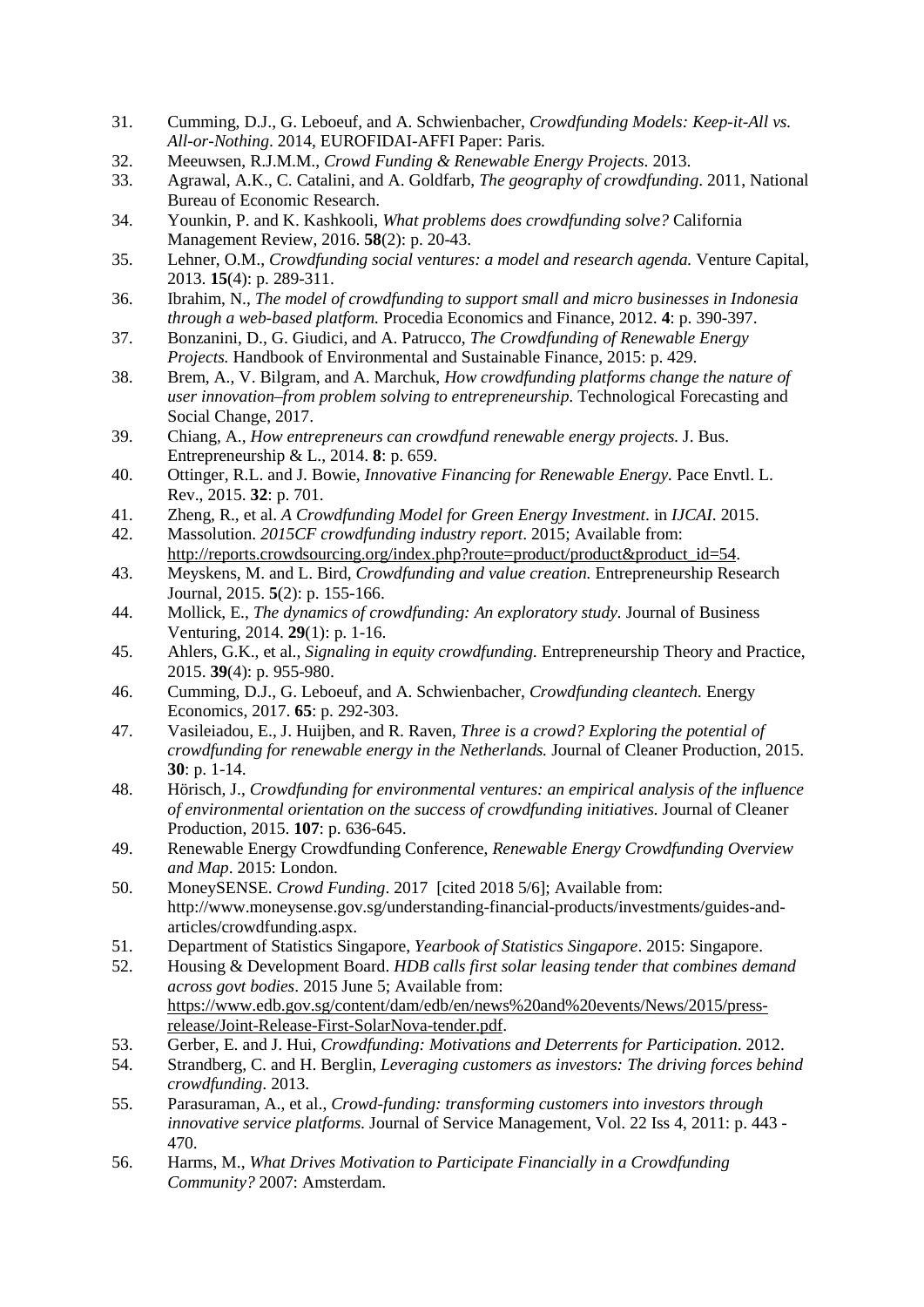- 57. Yuan, H. and J. Wang, *A system dynamics model for determining the waste disposal charging fee in construction.* European Journal of Operational Research, 2014. **237**(3): p. 988-996.
- 58. Sterman, J.D., *Business Dynamics Systems Thinking and Modeling for a Complex World*. 2010: Tata McGraw-Hill.
- 59. Lyneis, J.M., *System dynamics for market forecasting and structural analysis.* System Dynamics Review, 2000: p. 3-25.
- 60. Son, J. and E.M. Rojas, *Impact of optimism bias regarding organizational dynamics on project planning and control.* Journal of Construction Engineering and Management, 2010. **137**(2): p. 147-157.
- 61. Zhao, W., H. Ren, and V. Rotter, *A system dynamics model for evaluating the alternative of type in construction and demolition waste recycling center–The case of Chongaing, China.* Resources, Conservation and Recycling, 2011. **55**(11): p. 933-944.
- 62. Naill, R.F., *A system dynamics model for national energy policy planning.* System Dynamics Review, 1992: p. 1-19.
- 63. Wang, J., H. Lu, and H. Peng, *System Dynamics Model of Urban Transportation System and Its Application.* Journal of Transportation Systems Engineering and Information Technology, 2008. **8**(3): p. 83-89.
- 64. Karavezyris, V., K.-P. Timpe, and R. Marzi, *Application of system dynamics and fuzzy logic to forecasting of municipal solid waste.* Mathematics and Computers in Simulation, 2002. **60**(3-5): p. 149-158.
- 65. Rehan, R., et al., *Development of a system dynamics model for financially sustainable management of municipal watermain networks.* Water Research, 2013. **47**(20): p. 7184-7205.
- 66. Schiuma, G., D. Carlucci, and F. Sole, *Applying a systems thinking framework to assess knowledge assets dynamics for business performance improvement.* Expert Systems with Applications, 2012. **39**(9): p. 8044-8050.
- 67. Chen, L. and P.S. Fong, *Visualizing evolution of knowledge management capability in construction firms.* Journal of Construction Engineering and Management, 2012. **139**(7): p. 839-851.
- 68. Yao, H., et al., *Simulating the impacts of policy scenarios on the sustainability performance of infrastructure projects.* Automation in Construction, 2011. **20**(8): p. 1060-1069.
- 69. Egilmez, G. and O. Tatari, *A dynamic modeling approach to highway sustainability: Strategies to reduce overall impact.* Transportation Research Part A: Policy and Practice, 2012. **46**(7): p. 1086-1096.
- 70. Lee, S., et al., *Dynamic and multidimensional measurement of product-service system (PSS) sustainability: a triple bottom line (TBL)-based system dynamics approach.* Journal of Cleaner Production, 2012. **32**: p. 173-182.
- 71. Jin, W., L. Xu, and Z. Yang, *Modeling a policy making framework for urban sustainability: Incorporating system dynamics into the Ecological Footprint.* Ecological Economics, 2009. **68**(12): p. 2938-2949.
- 72. Xu, Z. and V. Coors, *Combining system dynamics model, GIS and 3D visualization in sustainability assessment of urban residential development.* Building and Environment, 2012. **47**: p. 272-287.
- 73. Zhang, X., et al., *A prototype system dynamic model for assessing the sustainability of construction projects.* International Journal of Project Management, 2014. **32**(1): p. 66-76.
- 74. Sarimveis, H., et al., *Dynamic modeling and control of supply chain systems: A review.* Computers and Operations Research, 2008. **35**(11): p. 3530-3561.
- 75. Vlachos, D., P. Georgiadis, and E. Iakovou, *A system dynamics model for dynamic capacity planning of remanufacturing in closed-loop supply chains.* Computers & Operations Research, 2007. **34**(2): p. 367-394.
- 76. Yuan, H., *A model for evaluating the social performance of construction waste management.* Waste management, 2012. **32**(6): p. 1218-1228.
- 77. Sterman, J.D., *Business dynamics: systems thinking and modeling for a complex world*. 2000, London: McGraw-Hill.
- 78. Yuan, H., et al., *A dynamic model for assessing the effects of management strategies on the reduction of construction and demolition waste.* Waste Management, 2012. **32**(3): p. 521-531.